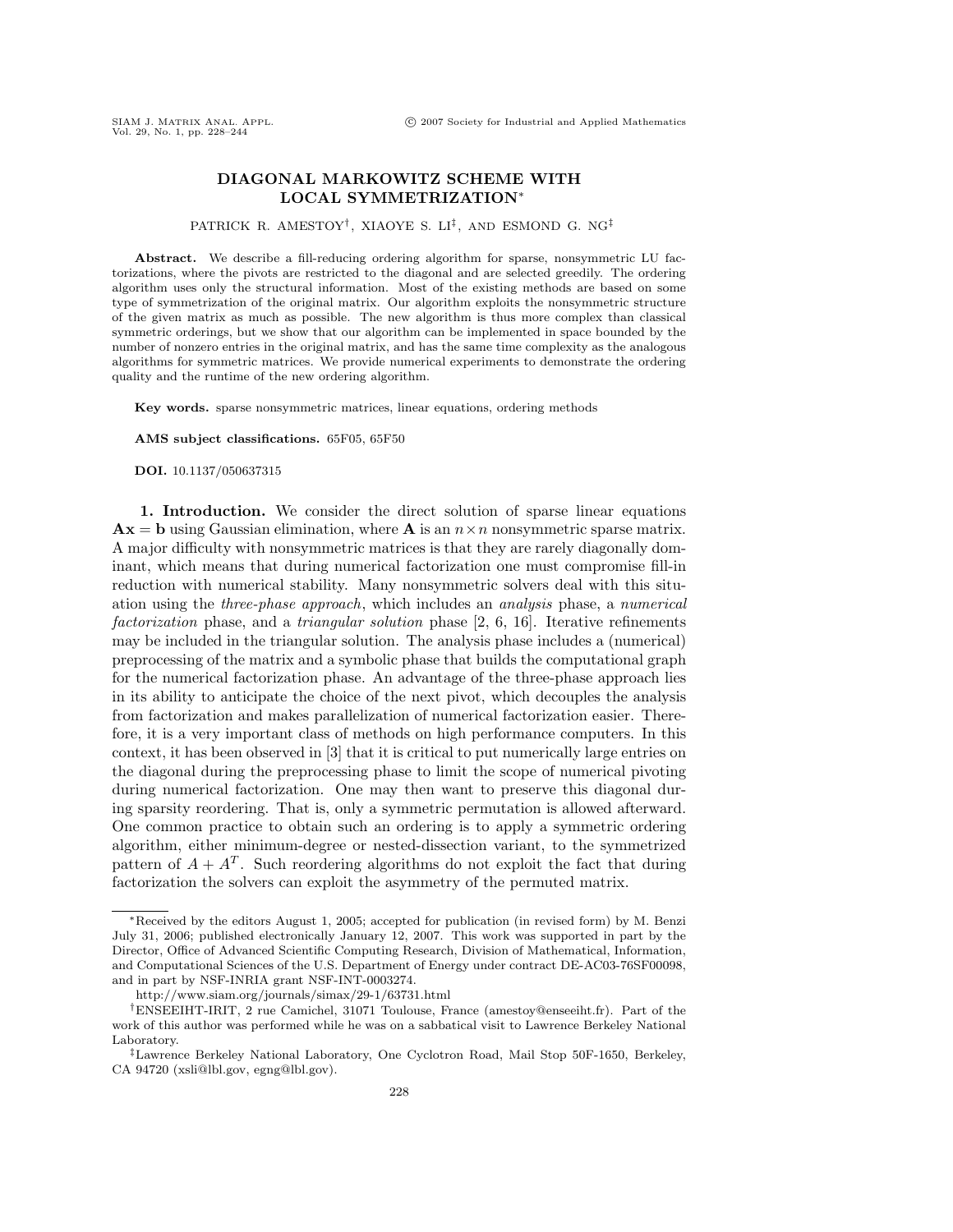In this article, we propose a new symmetric ordering algorithm, working directly on  $A$  and exploiting the nonsymmetric structure of  $A$ , to compute a "good" symmetric permutation of A. It is based on greedy heuristics that preserve the large diagonal entries and at the same time take into account the asymmetry of the matrix. In the symmetric case, the minimum-degree algorithm is a very effective greedy heuristic for fill-in reduction. By using the quotient graph elimination model [12, 13] and the approximate degree updates [1], the minimum-degree algorithm can be implemented very efficiently both in time and space. The nonsymmetric variant of minimumdegree was actually discovered earlier and was named after Markowitz [19], in which the "degree" of a vertex is the product of the row count and column count (known as the Markowitz count). But the original Markowitz algorithm is asymptotically slower than the minimum-degree algorithm, mainly due to the lack of a concise quotient graph model. A theoretical advancement was made by Pagallo and Maulino [22], who extended the quotient graph idea for symmetric matrices to the nonsymmetric case by introducing the bipartite quotient graph and showed that the bipartite quotient graph model can be implemented in space bounded by the size of **A**. But timewise, using only the quotient graph model does not lead to an ordering algorithm that is as fast as the minimum-degree algorithm. This is because the lengths of the reachable paths to be searched when updating the Markowitz counts are not bounded. One main contribution of our work is the introduction of a local symmetrization mechanism that bounds the lengths of the reachable paths as in the symmetric case while capturing most of the asymmetry in the matrix. A secondary contribution is to adapt and extend the metrics to select pivots based on approximate degree [1] to metrics based on approximate Markowitz count and deficiency [24, 20]. Indeed, in our context all metrics have to anticipate the effect that local symmetrization would have on the pivot to be selected. Our algorithm has the same asymptotic complexity as the minimumdegree algorithm, both in space and in time.

The remainder of the paper is organized as follows. In section 2, we first briefly introduce the bipartite quotient graph notation and properties. We then present the local symmetrization technique and describe our new ordering algorithm. In particular, we discuss how to update the quotient graph and how to compute metrics to select pivots within this framework. Section 3 describes the numerical experiments we have performed and analyzes the effect of the new ordering algorithm on the multifrontal code MA41 UNS [2, 6]. Section 4 provides a summary of this research.

**2. Diagonal Markowitz with local symmetrization.** This section presents the algorithmic ingredients of our new Markowitz ordering framework. We show that the Markowitz algorithm can be implemented as efficiently as the approximate minimum-degree algorithm by using bipartite quotient graphs, the local symmetrization scheme, and the metrics based on approximate row and column degrees.

**2.1. The Markowitz criterion.** The Markowitz ordering algorithm [19] has been used successfully in general-purpose solvers [11]. This local greedy strategy can be described succinctly as follows. After  $k$  steps of Gaussian elimination, let  $r_i^k$  (resp.,  $c_j^k$ ) denote the number of nonzero entries in row i (resp., column j) of the remaining  $(n-k) \times (n-k)$  submatrix. The (structural) Markowitz criterion is to select, as the next pivot, a nonzero entry  $a_{ij}^k$  from the remaining submatrix that has the minimum Markowitz count  $(r_i^k-1) \times (c_j^k-1)$ . This attempts to minimize an upper bound on the amount of fill-in generated at step  $k+1$ . Note that, in our context, we want to restrict the pivot selection to the diagonal of the remaining submatrix. This restriction of the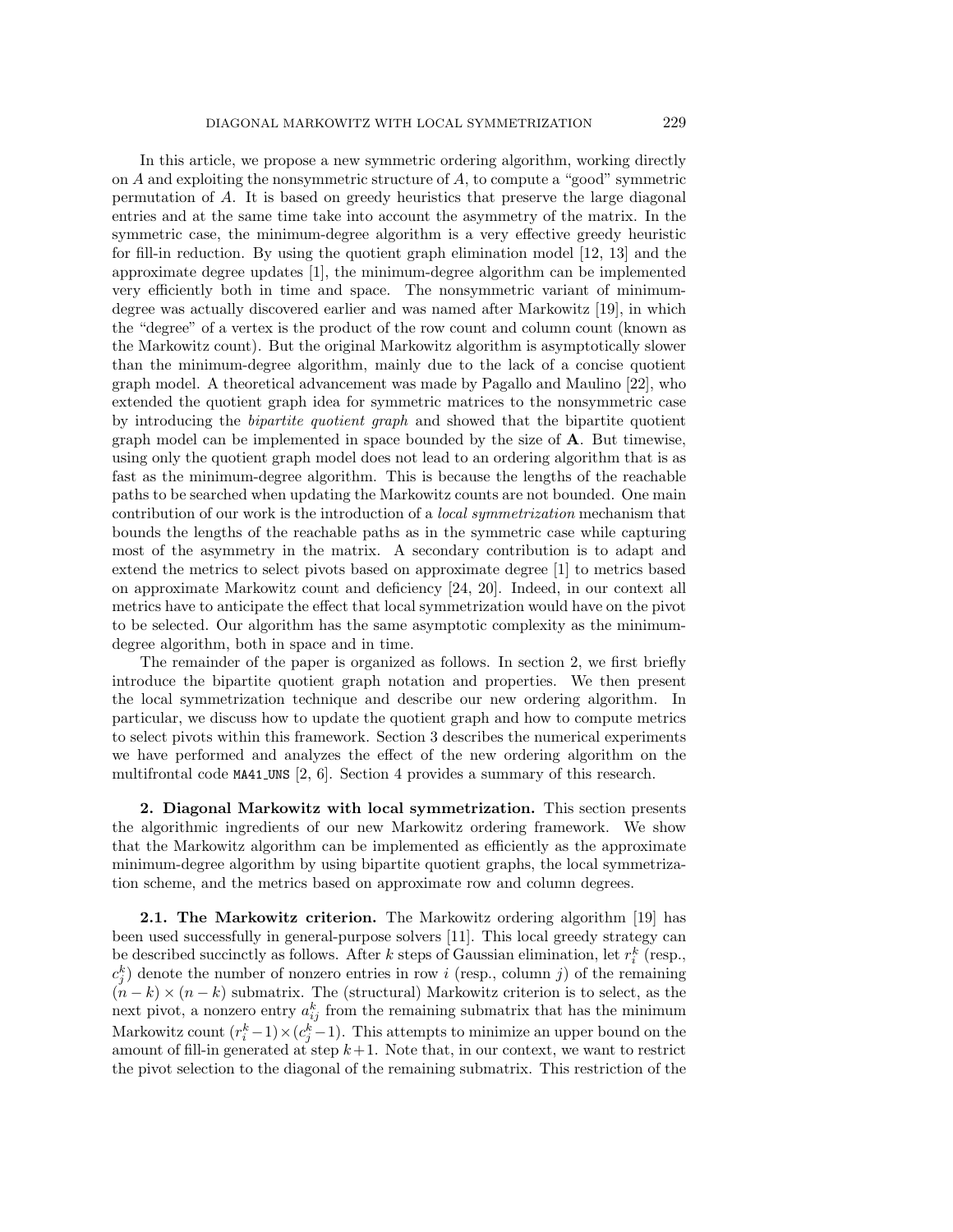Markowitz scheme will be referred to as the diagonal Markowitz scheme.

The simple rule above for choosing the next pivot does not immediately render an efficient implementation, because it requires updating the sparsity pattern of the remaining submatrix at each step, which may generate fill-in. From the development of the minimum-degree algorithm, which can be considered as a symmetric variant of Markowitz algorithm, we learned that by using the quotient graph elimination model [13], the algorithm can be implemented in space bounded by the size of the original matrix rather than that of the filled matrix. This is the so-called in-place property and is very much desirable in an efficient ordering algorithm. Pagallo and Maulino [22] extended the quotient graph model by using bipartite quotient graphs to model the nonsymmetric elimination and showed that this model indeed has the in-place property. Now we briefly review this concept and illustrate how we can use and modify this model to design our ordering algorithm.

**2.2. Bipartite quotient graphs.** Let **A** be a nonsymmetric  $n \times n$  matrix. The nonzero pattern of **A** can be represented by a bipartite graph  $G = (V_r, V_c, E)$ , where  $V_r$  and  $V_c$  are the sets of row and column vertices, respectively. For a row vertex  $r_i \in V_r$  and a column vertex  $c_j \in V_c$ , an edge  $(r_i, c_j) \in E$  exists if and only if  $a_{ij} \neq 0$ . Let  $G^0 = (V_r^0, V_c^0, E^0)$  be the same as G. We use a bipartite graph  $G^k = (V_r^k, V_c^k, E^k)$ to represent the nonzero pattern of the remaining submatrix after  $k$  steps of Gaussian elimination. Assuming pivots are chosen from the main diagonal, at step  $k$ , the transformation from  $G^{k-1}$  to  $G^k$  is based on the following elimination rule. Suppose the kth pivot node  $(r_p, c_p)$ ,  $p \geq k$ , is selected for elimination. The vertex sets become  $V_r^k = V_r^{k-1} \setminus \{r_p\}$  and  $V_c^k = V_c^{k-1} \setminus \{c_p\}$ . The edge set  $E^k$  is derived from  $E^{k-1}$  by deleting the edges incident on  $c_p$  and  $r_p$  and adding edges  $(r_i, c_j)$  for all  $r_i$  and  $c_j$ that are adjacent to  $c_p$  and  $r_p$ , respectively. This creates a fully connected bipartite subgraph (a *clique* in the symmetric analogue). We may refer to this as a *bipartite* clique, or biclique in short.

We now briefly review the symmetric quotient graph elimination model. The main idea is to use a compact representation to implicitly store the subgraph induced by the vertices that have been eliminated. Suppose  $G_s$  is a undirected graph corresponding to a sparse symmetric matrix. Let S denote the subset of vertices in  $G_s$  that have been eliminated. Consider the subgraph  $G_s(S)$  induced by S in  $G_s$ . In the quotient graph model, each *connected component*<sup>1</sup> in  $G(S)$  will be represented by a single "supervertex." As a result, any path in  $G_s$  from a vertex  $i \notin S$  to a vertex  $j \notin S$ through  $S$  corresponds to a path through at most one supervertex in  $S$ . The set of vertices adjacent to  $i$  in the remaining filled subgraph is given precisely by the reachable set of  $i$  through  $S$ . See [13] for details.

We now describe the nonsymmetric elimination process using the bipartite quotient graph model. We will use calligraphic letters to denote the sets associated with the bipartite quotient graph. Let  $\mathcal{G}^k$  denote the bipartite quotient graph which represents the structure of the reduced submatrix after k steps of Gaussian elimination, and define  $\mathcal{G}^0 = \mathcal{G}^0$ . When there is no ambiguity, we will omit superscript k. Both row and column vertices are partitioned into two sets: the set of uneliminated vertices referred to as variables and the set of eliminated vertices referred to as elements. That is,  $\mathcal{G} = (\mathcal{V}_r \cup \bar{\mathcal{V}}_r, \mathcal{V}_c \cup \bar{\mathcal{V}}_c, \mathcal{E} \cup \bar{\mathcal{E}})$ . Members of  $\mathcal{V}_r(\mathcal{V}_c)$  will be referred to as row (column) *variables* (to distinguish them from the row vertices in  $V_r$   $(V_c)$ ), while members of  $\bar{\mathcal{V}}_r$  ( $\bar{\mathcal{V}}_c$ ) will be referred to as row (column) elements. The edge set  $\mathcal E$  contains the

<sup>&</sup>lt;sup>1</sup>A connected component is a graph in which there is a path between every pair of vertices.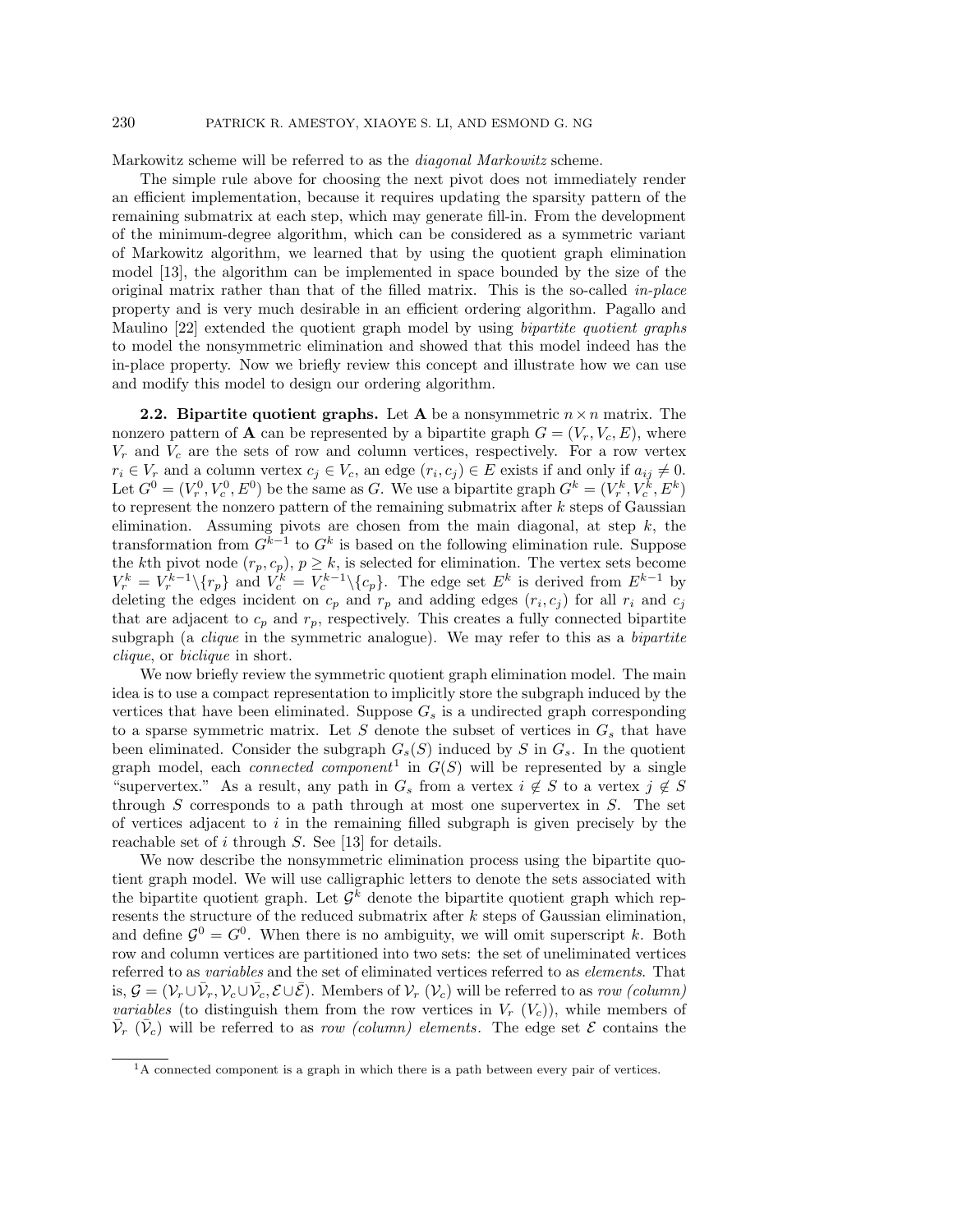edges between row (column) and column (row) variables. The edge set  $\mathcal E$  contains the edges between row (column) variables and column (row) elements, as well as the edges between row elements and column elements. An eliminated pivot  $e = (r_e, c_e)$ has two vertices  $r_e \in \mathcal{V}_r$  and  $c_e \in \mathcal{V}_c$  referred to as a *coupled element*. Similarly an uneliminated pivot entry (a diagonal entry in the reduced matrix)  $i = (r_i, c_i)$  will be referred to as a *coupled variable*. A nonzero entry  $(r_i, c_j)$  exists in the factors if and only if there exists a path of the form  $r_i \to c_{e_1} \to r_{e_1} \ldots \to c_{e_l} \to r_{e_l} \to c_j$ , where  $e_i = (r_{e_i}, c_{e_i}), 1 \leq i \leq l$ , are the coupled elements associated with the pivots already eliminated [23]. Therefore, following such paths, we can determine the nonzero entries of any row  $i$  or column  $j$  in the reduced submatrix.

Let  $\mathcal{A}_{i*}$  be the set of column variables adjacent to row variable  $r_i$  in G which have never been modified after k steps of elimination.  $A_{*j}$  is defined similarly for column variable  $c_j$ . For each row variable  $r_i$  and column variable  $c_j$ , define the element For each row variable  $r_i$  and column variable  $c_j$ , define the element adjacency lists:

$$
\mathcal{R}_i \equiv \{e = (r_e, c_e) : (r_i, c_e) \in \bar{\mathcal{E}}\} \subseteq \bar{\mathcal{V}}_c
$$
, the set of coupled elements adjacent to  $r_i$ ,  

$$
\mathcal{C}_j \equiv \{e = (r_e, c_e) : (r_e, c_j) \in \bar{\mathcal{E}}\} \subseteq \bar{\mathcal{V}}_r
$$
, the set of coupled elements adjacent to  $c_j$ .

The adjacency lists of variables in the current bipartite quotient graph are then defined as

(1) 
$$
\mathcal{U}_i \equiv Adj_{\mathcal{G}}^{row}(r_i) = \mathcal{A}_{i*} \cup \mathcal{R}_i ,
$$

(2) 
$$
\mathcal{L}_j \equiv Adj_{\mathcal{G}}^{col}(c_j) = \mathcal{A}_{*j} \cup \mathcal{C}_j.
$$

For each coupled element  $e = (r_e, c_e)$  define the variable adjacency lists:

 $\mathcal{L}_e \equiv \{r_i : (r_i, c_e) \in \overline{\mathcal{E}}\} \subseteq \mathcal{V}_r$ , the set of row variables adjacent to  $c_e$ ,  $\mathcal{U}_e \equiv \{c_j : (r_e, c_j) \in \overline{\mathcal{E}}\} \subseteq \mathcal{V}_c$ , the set of column variables adjacent to  $r_e$ .

In other words,  $\mathcal{L}_e$  and  $\mathcal{U}_e$  are, respectively, the sets of row and column vertices in the biclique induced after elimination of the coupled element e.

Now, suppose a pivot  $p = (r_p, c_p)$ ,  $p \geq k$ , is chosen to be eliminated next. If there exists a cycle of the form  $r_p \to c_{e_1} \to r_{e_1} \ldots \to c_{e_l} \to r_{e_l} \to c_p \to r_p$   $(e_i \leq k, 1 \leq i \leq l)$ (referred to as a *strongly connected component* in [22]), then  $\mathcal{L}_{e_i} \subseteq \mathcal{L}_p$  and  $\mathcal{U}_{e_i} \subseteq \mathcal{U}_p$ for all i. Hence, except for  $(r_p, c_p)$ , the other coupled elements in the cycle are no longer needed. See Figure 1(a) for an illustration. When updating the quotient graph, we can coalesce the coupled elements in the cycle into a single "supervertex," using the last element  $p$  as the representative vertex and removing the other elements and the incident edges. This process will be referred to as element absorption.

The transformation from bipartite quotient graph  $\mathcal{G}^{k-1}$  to  $\mathcal{G}^k$  at step k is carried out as follows. We search in the subgraph of  $\mathcal{G}^{k-1}$  induced by  $\bar{\mathcal{V}}_r^{k-1} \cup \bar{\mathcal{V}}_c^{\bar{k}-1}$  for cycles that include the pivot  $(r_p, c_p)$ . We then perform the element absorptions and form the new adjacency lists  $\mathcal{L}_p$  and  $\mathcal{U}_p$ . The structure of a column k in the reduced submatrix,  $\mathbf{L}_{*k}$ , can be determined very easily using  $\mathcal{G}^{k-1}$ :  $\ell_{ik} \neq 0$  if and only if  $r_i$  is reachable from  $c_k$  through the coupled elements in  $\tilde{\mathcal{G}}^{k-1}$ . The structure of  $\mathbf{U}_{k*}$  can be determined in a similar way. The biclique introduced by the current pivot is then used to prune the edges in  $\mathcal{E}^k$ . This process will be referred to as variable pruning. From the variable pruning process it results that  $(r_i, c_i) \in \mathcal{E}^k$  if and only if  $(r_i, c_i) \in E$  and entry  $a_{i,j}$  of the original matrix has not been modified during steps 1 through k of the elimination. It was proved that using this scheme, the in-place property is maintained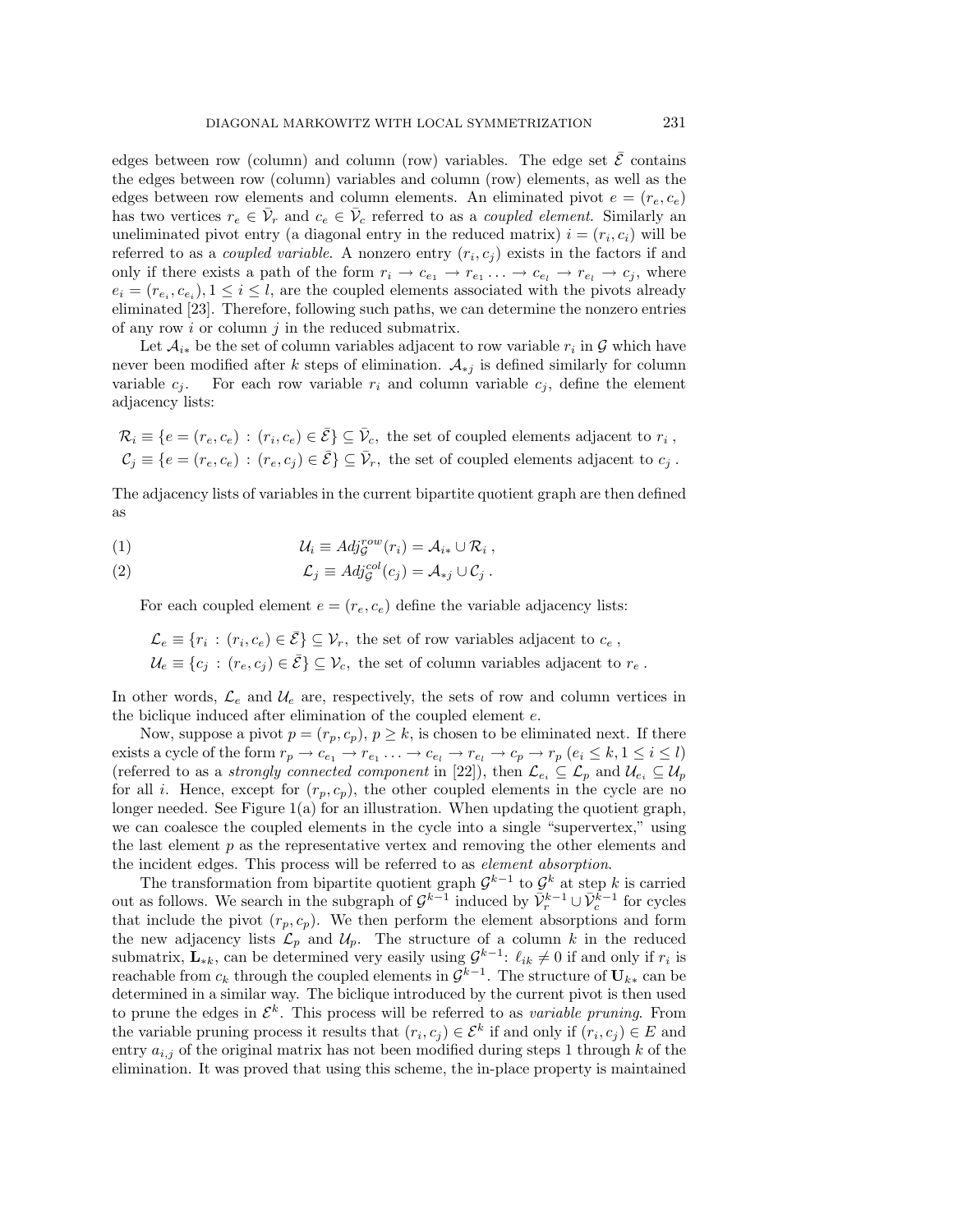

(a) Quotient graph with a cycle. (b) Quotient graph without cycle.

FIG. 1. (a) Quotient graph with a cycle:  $r_p \rightarrow c_{e_1} \rightarrow r_{e_1} \rightarrow c_{e_2} \rightarrow r_{e_2} \rightarrow c_p$ . (b) Quotient graph without cycle.

for each  $\mathcal{G}^k$  [22]. But unlike the symmetric case, here, computing the reachable sets can be very expensive, because the length of the search path is not bounded by two. (In fact, it can be as long as  $|\bar{V_r} \cup \bar{V_c}| + 1$  if no cycle is found.) This is illustrated by the example in Figure 1(b). There is only a simple path between  $p$  and elements  $e_1$ and  $e_2$ , which results in  $\mathcal{L}_{e_1} \subseteq \mathcal{L}_{e_2} \subseteq \mathcal{L}_p$ . However,  $\mathcal{U}_{e_1} \nsubseteq \mathcal{U}_p$  and  $\mathcal{U}_{e_2} \nsubseteq \mathcal{U}_p$ . For an uneliminated variable i such that  $r_i \in \mathcal{L}_p \cap \mathcal{L}_{e_1} \cap \mathcal{L}_{e_2}$ , all the column variables in  $\mathcal{U}_p \cup \mathcal{U}_{e_2} \cup \mathcal{U}_{e_1}$  need to be included in  $\mathbf{U}_{i*}$ . In an in-place algorithm, one must store  $r_i$  only in  $\mathcal{L}_{e_1}$ , and then via the path  $c_{e_1} \rightarrow r_{e_1} \rightarrow c_{e_2} \rightarrow r_{e_2} \rightarrow c_p$  one can deduct that  $\mathbf{U}_{i*}$  should contain the union  $\mathcal{U}_p \cup \mathcal{U}_{e_2} \cup \mathcal{U}_{e_1}$ . We also note that, although  $\mathcal{L}_{e_1} \subseteq \mathcal{L}_{e_2} \subseteq \mathcal{L}_p$ ,  $\mathcal{L}_{e_1}$  alone may be required to build  $\mathbf{L}_{*j}$  for any j such that  $c_j \in \mathcal{U}_{e_1}$ and  $c_j \notin \mathcal{U}_{e_2} \cup \mathcal{U}_p$ . This means that  $\mathcal{L}_{e_1}$  should not be absorbed into  $\mathcal{L}_p$ . Furthermore, if one considers a variable k such that  $c_k \in \mathcal{U}_p$  but  $c_k \notin \mathcal{U}_{e_1} \cup \mathcal{U}_{e_2}$ , then  $\mathcal{L}_p$  will need to be included in  $\mathcal{L}_k$ . If we maintain the in-place property, the entries belonging to both  $\mathcal{L}_{e_i}$ ,  $i = 1, 2$ , and  $\mathcal{L}_p$  are stored only in  $\mathcal{L}_{e_i}$ , then we must be able to reach  $e_i$ ,  $i = 1, 2$ , through a path starting at  $p: c_p \rightarrow r_{e_2} \rightarrow r_{e_1}$ .

**2.3. Local symmetrization.** To avoid the long search path in a truly nonsymmetric algorithm, we have designed a relaxed diagonal Markowitz scheme. Figure 2 illustrates such a relaxation. The entry marked  $\boxed{s}$  shows an artificial nonzero introduced to symmetrize only a local part of the matrix. In the example, we assume that  $(r_p, c_p)$  is the current pivot, and  $\mathcal{R}_p = \emptyset$  and  $\mathcal{C}_p = \{e_1, e_2\}$ . We also assume that  $U_{e_1} \nsubseteq U_p$  and  $U_{e_2} \nsubseteq U_p$ . For the sake of clearness, we have assumed that  $\mathcal{U}_{e_1} \cap \mathcal{U}_p = \emptyset$  and  $\mathcal{U}_{e_2} \cap \mathcal{U}_p = \emptyset$ . In order to obtain the row structure  $\mathbf{U}_{i*}$ , where  $r_i \in \mathcal{L}_{e_1} \cap \mathcal{L}_{e_1} \cap \mathcal{L}_p$ ,  $\mathcal{R}_i$  must contain elements  $e_1, e_2$ , and p. In other words, all the variables in  $\mathcal{U}_{e_1} \cup \mathcal{U}_{e_2} \cup \mathcal{U}_p$  should be included in  $U_{i*}$ . With symmetrization (shown on the right part of Figure 2), we pretend that  $\mathcal{R}_p = \{e_1, e_2\}$  and  $\mathcal{C}_p = \{e_1, e_2\}.$ Therefore,  $\mathcal{U}_{e_1} \subseteq \mathcal{U}_p$  and  $\mathcal{U}_{e_2} \subseteq \mathcal{U}_p$ . Hence, the coupled element p can absorb the coupled elements  $e_1$  and  $e_2$ . As a result, we now need only the adjacency lists of  $r_p$ and  $c_p$  to get the adjacency lists of  $r_i$  and  $c_i$ . This eliminates the need to keep the adjacency lists of  $r_{e_1}$ ,  $r_{e_2}$ ,  $c_{e_1}$ , and  $c_{e_2}$ .

In summary, the local symmetrization works as follows. Suppose the current pivot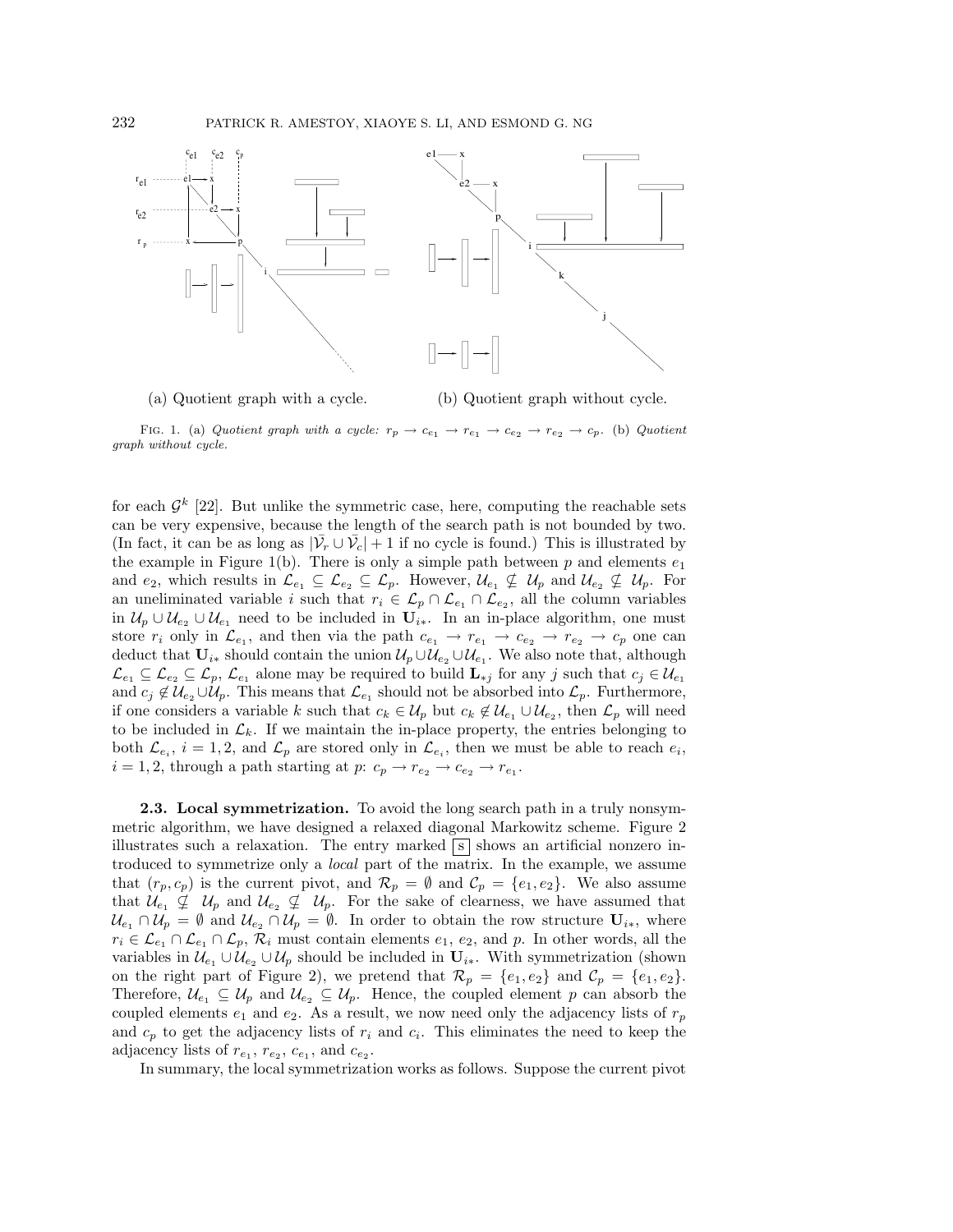

Fig. 2. Illustration of local symmetrization.

is  $(r_p, c_p)$ . The adjacency lists  $\mathcal{U}_p$  and  $\mathcal{L}_p$  are computed by

(3) 
$$
\mathcal{U}_p = \left(\mathcal{A}_{p*} \cup \bigcup_{e \in \mathcal{R}_p} \mathcal{U}_e \cup \bigcup_{e \in \mathcal{C}_p} \mathcal{U}_e\right) \setminus \{c_p\},\,
$$

(4) 
$$
\mathcal{L}_p = \left(\mathcal{A}_{*p} \cup \bigcup_{e \in \mathcal{C}_p} \mathcal{L}_e \cup \bigcup_{e \in \mathcal{R}_p} \mathcal{L}_e\right) \setminus \{r_p\}.
$$

The third terms in the unions result from the local symmetrization. The adjacency lists in the bipartite quotient graph (see  $(1)$  and  $(2)$ ) of all the row (column) variables in the adjacency lists of the newly formed coupled element p should then be updated. All the row and column elements in  $\mathcal{R}_p \cup \mathcal{C}_p$  are absorbed by the coupled element p. Therefore, if  $(r_e, c_e)$  is such an absorbed element, then  $r_e$   $(c_e)$  will be replaced by  $r_p$  ( $c_p$ ) each time it appears in an edge of  $\bar{\mathcal{E}}$  and will be excluded from the quotient graph together with  $\mathcal{L}_{e}$  ( $\mathcal{U}_{e}$ ). Furthermore, because of local symmetrization, more variable pruning can be performed. Let  $i = (r_i, c_i)$  be a coupled variable (diagonal entry in the reduced matrix) such that  $r_i \in \mathcal{L}_p$  and  $c_i \notin \mathcal{U}_p$ . We can anticipate local symmetrization between  $i$  and the coupled element  $p$  to prune all the row variables in  $A_{*i}$  that belong to  $\mathcal{L}_p$ . Entries in  $\mathcal{A}_{i*}$  can also be pruned in a similar way (even if  $r_i \notin \mathcal{L}_p$ .

Our relaxation mechanism will be referred to as local symmetrization, because the symmetrization is applied to only the local part of the graph involving only those row and column elements adjacent to  $c_p$  and  $r_p$ . Globally, the nonzero structure generally still remains nonsymmetric (the index sets  $\{k : r_k \in \mathbf{L}_{*i}\}\$  and  $\{k : c_k \in \mathbf{U}_{i*}\}\$ are different). By construction, the length of a search path is bounded by three. In essence, we trade off some amount of asymmetry and space (because some zero entries may be stored) with a much faster search algorithm. We show in Theorem 2.1 that although the local symmetrization may introduce extra (zero) entries in the factors with respect to a pure nonsymmetric scheme (see Figure 2), it leads to an in-place algorithm.

THEOREM 2.1. Let v denote a row or a column variable in  $\mathcal{G}^k$ , and let  $\mathcal{A}_{v*}^k$  (resp.,  $\mathcal{A}_{\ast v}^{k}$ ) denote the set of column (resp., row) variables adjacent to  $v$  which have not been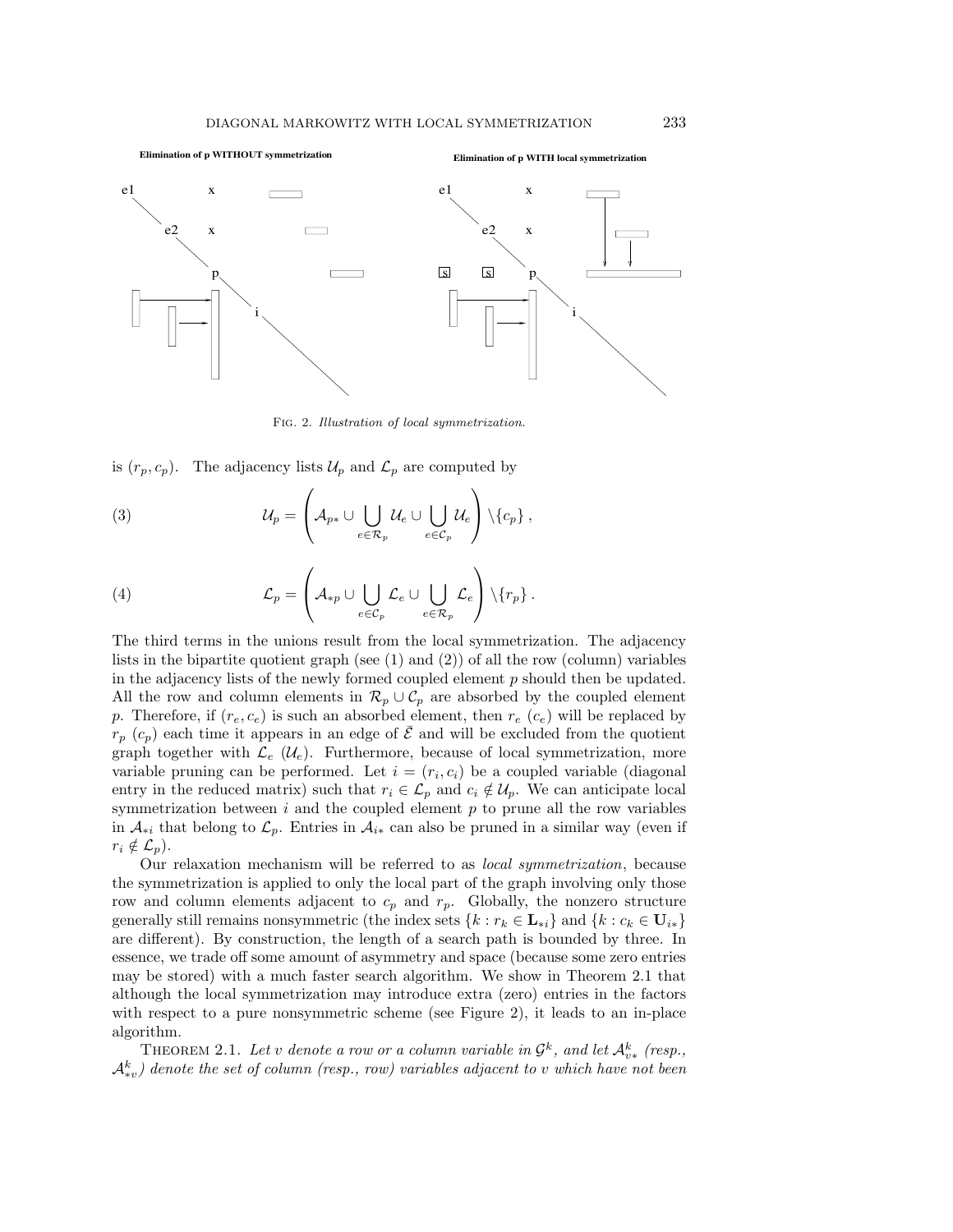modified after k steps of elimination; then for all  $2 \le k \le n$ ,  $|\mathcal{A}_{v*}^k| + |\mathcal{R}_v^k| \le |\mathcal{A}_{v*}^{k-1}| +$  $|\mathcal{R}_v^{k-1}| \leq |\mathcal{A}_{v*}^0|$ , and  $|\mathcal{A}_{*v}^k| + |\mathcal{C}_v^k| \leq |\mathcal{A}_{*v}^{k-1}| + |\mathcal{C}_v^{k-1}| \leq |\mathcal{A}_{*v}^0|$ .

Proof. We focus on the row structures in this proof. The proof for the column structures is similar. We prove this theorem by induction. By construction,  $\mathcal{R}_{i}^{0} = \emptyset$ , so  $|\mathcal{A}_{i*}^0| + |\mathcal{R}_{i}^0| = |\mathcal{A}_{i*}^0|$ . Suppose at the kth step of elimination that  $(r_p, c_p)$  is selected as the pivot. We first build  $\mathcal{U}_p^k$  using (3). The entries in  $\mathcal{U}_p^k$  either come from the original matrix  $\mathcal{A}_{p*}$  or from the entries in  $\mathcal{U}_e$  such that  $e \in \mathcal{R}_p \cup \mathcal{C}_p$ . Because of local symmetrization, the coupled element e will be absorbed by p, and the space of  $\mathcal{U}_e$ can be used by  $\mathcal{U}_p^k$  to store the new entries from  $\mathcal{U}_e$ . To take into account the fill-in we have to update the adjacency lists of all variables adjacent to the pivot. We focus on the row structures and thus consider the updating of  $\mathcal{U}_i^k$  for  $r_i \in \mathcal{L}_p^k$  using (1). By construction, all the entries in  $\mathcal{U}_p^k \cap \mathcal{A}_{i*}^{k-1}$  are pruned from  $\mathcal{A}_{i*}^{k-1}$ , showing that  $|\mathcal{A}_{i*}^k| \leq |\mathcal{A}_{i*}^{k-1}|$ , and  $c_p$  is added to  $\mathcal{R}_i^k$ . Now we consider the size of  $\mathcal{R}_i^k$ . If  $r_i \in \mathcal{L}_p^k$ , then there exists a coupled element  $e_j = (r_j, c_j)$  in the supervertex  $p = (r_p, c_p)$  such that  $(r_i, c_j)$  is in the original graph. Since  $(r_i, c_j)$  has been pruned and  $c_j$  cannot belong to any other supervertex, then we have  $|\mathcal{A}_{i*}^k| + |\mathcal{R}_{i}^k| \leq |\mathcal{A}_{i*}^{k-1}| + |\mathcal{R}_{i}^{k-1}|$ . This concludes our proof of the in-place property of the algorithm.

COROLLARY 2.2. The quotient graphs  $\mathcal{G}^k$  generated at each step of the diagonal Markowitz scheme with local symmetrization can be stored in the space of the original graph  $\mathcal{G}^0$ . More precisely,  $|\mathcal{E}^k \cup \bar{\mathcal{E}}^k| \leq |\mathcal{E}^{k-1} \cup \bar{\mathcal{E}}^{k-1}| \leq |\mathcal{E}^0|$  for all  $2 \leq k \leq n$ .

Theorem 2.1 implies that the in-place property holds for the row adjacency lists and for the column adjacency lists so that we could have an in-place implementation while keeping two separate lists to store entries in rows and in columns at each step of the elimination.

We will call our relaxed scheme *diagonal Markowitz with local symmetrization* (DMLS). We now illustrate its main properties with an example. In Figure 3, we apply the DMLS algorithm assuming that pivots are in the natural ordering. The matrix on the right is the structure of the LU factors. The elimination tree [18] built by the DMLS algorithm is shown in Figure 4. Each node of the tree corresponds to the elimination of a pivot. The nonsymmetric frontal matrix of each node corresponds to the structure of  $\mathcal{U}_p$  and  $\mathcal{L}_p$  as defined by (3) and (4). The dark area corresponds to the entries in the reduced matrix updated during the node elimination (i.e., the nonsymmetric contribution block sent by one node to its parent).

| <b>Original Matrix</b>      | LU factors with DMLS    |
|-----------------------------|-------------------------|
| $1 \quad 2 \quad 3 \quad 4$ | $1 \t2 \t3 \t4$         |
| $1 \times X \times$         | $1 \times X \times$     |
| 2 $\times$                  | 2 $\times$ S            |
| 3 $\times \times$           | 3 $\times \times$       |
| $4 \times \times$           | 4 $\times$ F F $\times$ |

Fig. 3. Illustration of the fill-ins introduced by the DMLS algorithm. **F** corresponds to the normal fill-in when eliminating pivot (1, 1). **S** corresponds to the fill-in due to the local symmetrization when eliminating pivot (2, 2).

At the first step, pivot  $(1, 1)$  is eliminated resulting in two fill-ins ( $\bf{F}$  in positions  $(4, 2)$  and  $(4, 3)$ ). In the quotient graph  $\mathcal{G}^1$ , these fill-ins are implicitly represented by removing  $r_1$  from  $\mathcal{A}_{*2}$  and  $\mathcal{A}_{*3}$  and adding  $r_1$  to  $\mathcal{C}_2$  and  $\mathcal{C}_3$ . Note that at this step there is no symmetrization of the column and row adjacency lists of  $r_1$  and  $c_1$ , which otherwise would result in a completely full reduced matrix. When eliminating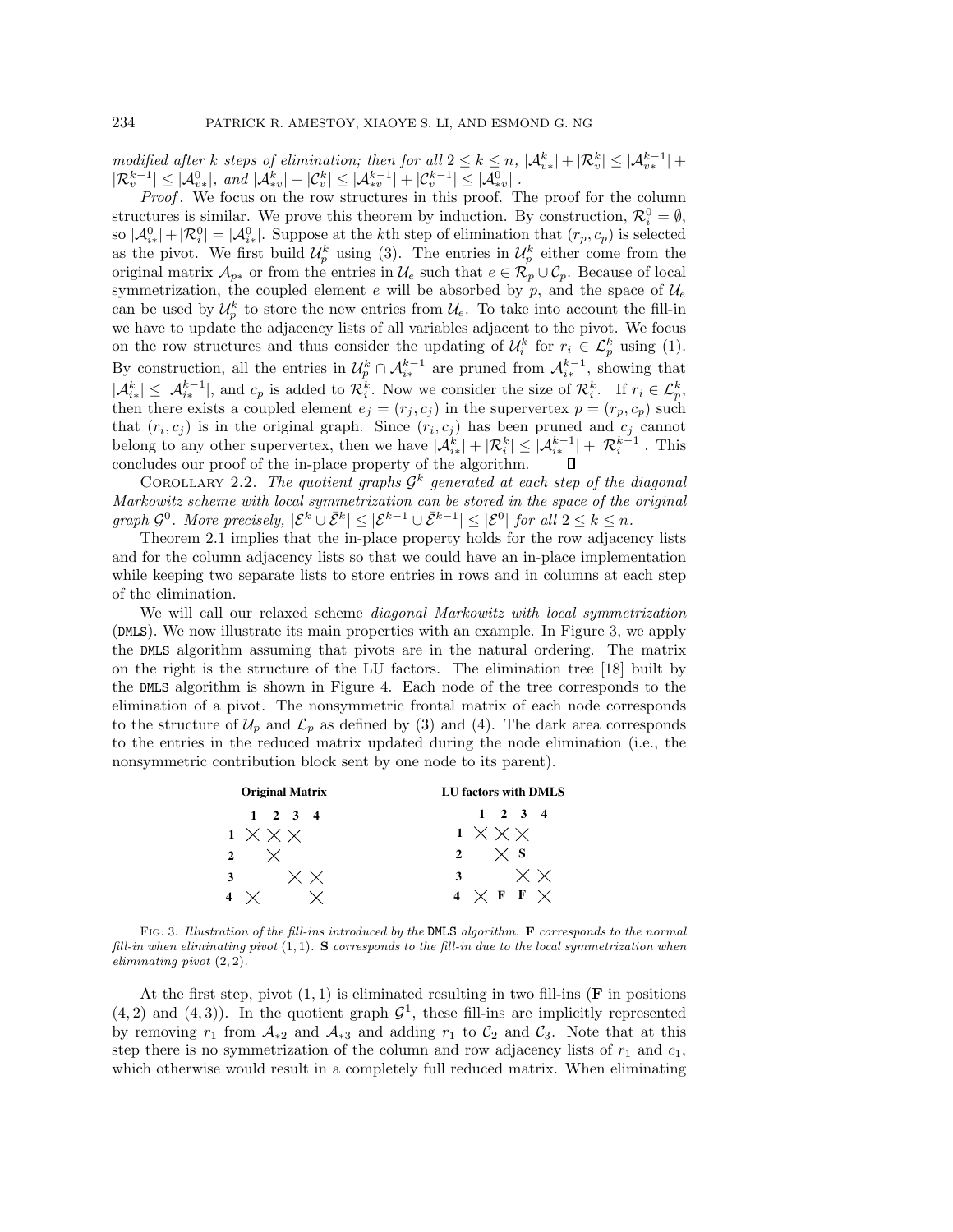**4**



FIG. 4. Elimination tree built by the DMLS algorithm applied to the matrix of Figure 3.

pivot (2, 2), since  $r_1 \in C_2$  and  $c_1 \notin \mathcal{R}_2$ , local symmetrization is applied, and when computing  $U_2$  by (3) entry **S** in position (2, 3) is added to the quotient graph  $\mathcal{G}^2$  (i.e., the coupled element 1 is absorbed by 2, and  $r_2$  is added to  $\mathcal{C}_3$ ). One should note that entry  $(2, 1)$  is only *virtually* considered as nonzero and is never added in the LU factors. Similarly, when eliminating pivot (3, 3) at the next step, only the effect of adding entry  $(3, 2)$ , by symmetrization of  $(2, 3)$ , on the structure of the column  $\mathcal{L}_3$  is considered (it happens to have no effect in our example). Even if entry (3, 2) is not effectively stored and has no effect on the size of the factors, it still has an effect on the structure of the dependency graph, as shown in Figure 4. The fact that pivot 3 can absorb the coupled element 2 because of the artificial  $(3, 2)$  nonzero entry also means that node 3 in Figure 4 becomes the unique parent of node 2 in the dependency graph, which in turn becomes a tree (or forest when the matrix is reducible). It is also interesting to note that, since entry  $(2,3)$  (**S** in the figure) is considered nonzero, column 3 is added to the frontal matrix of node 2. But entry  $(4, 3)$  will not be modified during elimination of pivot  $(2, 2)$ , because entry  $(2, 3)$  is structurally zero. Entry  $(4, 3)$ is a contribution resulting only from elimination of pivot  $(1, 1)$ , and it is needed only when eliminating pivot  $(3, 3)$ . Because of this newly added column, the frontal matrix of node 2 has the minimum structure to carry all the contributions of node 1 to all of its ancestral nodes 2 and 3. The edge between nodes 1 and 3 can be removed, which corresponds to the coupled element 2 absorbing the coupled element 1 in the quotient graph.

We have shown that even if local symmetrization may result in extra fill-ins, it does not symmetrize the adjacency lists of the pivot; it builds at each elimination step the minimal nonsymmetric structure capable of absorbing all the nonsymmetric contributions from all the elements adjacent to the pivot. This nonsymmetric structure is called the *nonsymmetric frontal matrix*, similar to the symmetric case. By doing so, node p becomes the unique parent of all the nodes e such that  $c_e \in \mathcal{R}_p$  or  $r_e \in \mathcal{C}_p$ in a tree rooted with the last pivot. The DMLS algorithm thus explicitly builds an elimination tree in which each node corresponds to the processing of a nonsymmetric frontal matrix whose structure is defined by  $\mathcal{L}_p$  and  $\mathcal{U}_p$ . This elimination tree is identical to the dependency graph that MA41 UNS [6] would build if the same ordering were provided. In fact, the DMLS ordering is searching for an ordering that provides a good nonsymmetric elimination tree with respect to some local criterion/metric. The DMLS ordering also provides a good estimation of the size of the factors and all the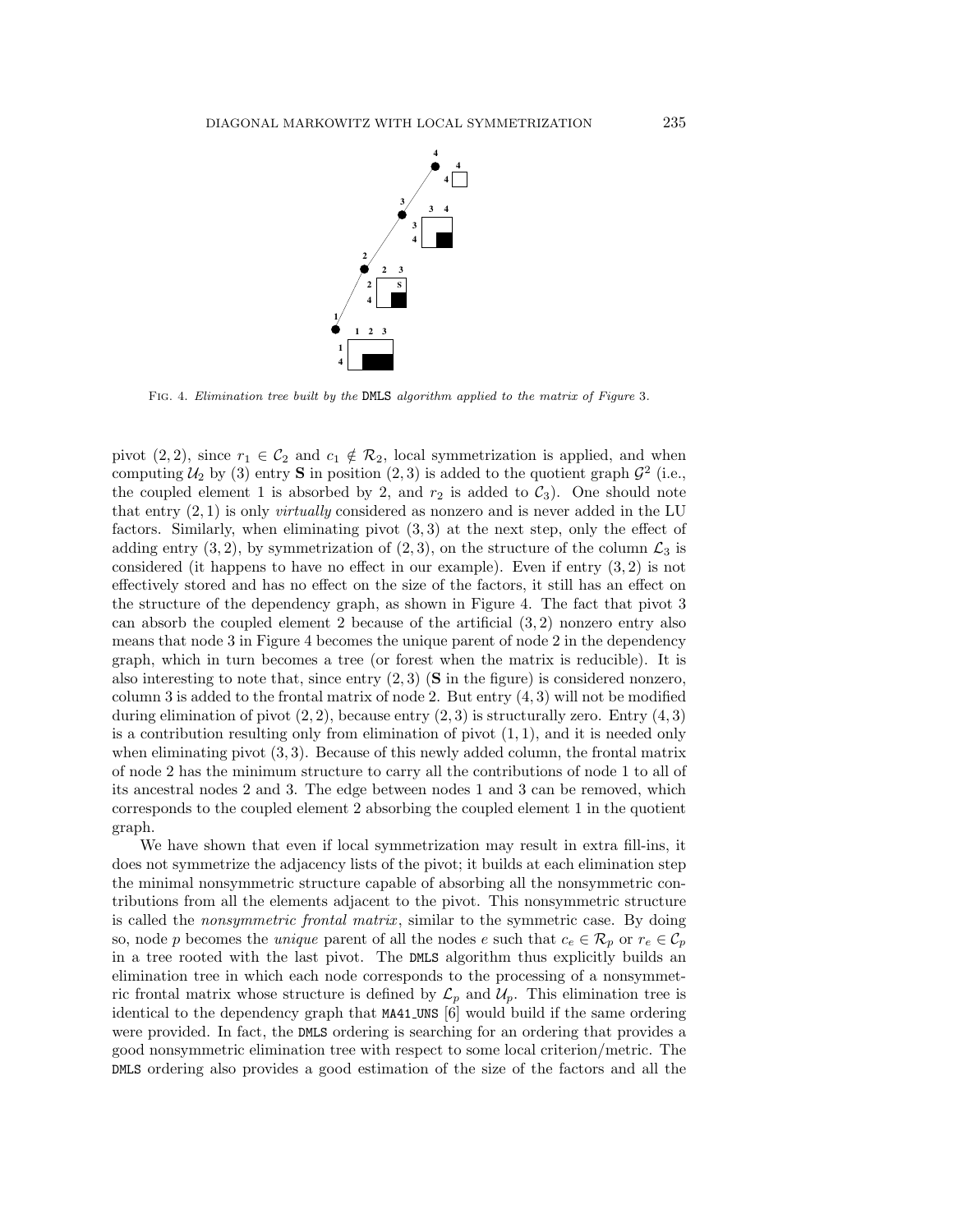working space required during numerical factorization using the MA41 UNS approach. This estimation is exact if the diagonal pivots are numerically stable.

**2.4. The DMLS algorithm.** To design the DMLS algorithm, we have exploited many algorithmic techniques from the AMD approach [1] and have extended them to the nonsymmetric case. The main difficulty is handling local symmetrization during degree calculation. We first explain how to adapt the symmetric algorithms, then describe the modifications needed for local symmetrization, and conclude this section with a description of the metrics used in pivot selection.

Exploiting identical structures in the graph can greatly speed up the degree update at each elimination step. Two coupled variables  $i = (r_i, c_i)$  and  $j = (r_j, c_i)$ are said to be *indistinguishable* in  $\mathcal G$  if they have the same row adjacency structure and the same column adjacency structure in  $G$  (although the row structure may be different from the column structure). Indistinguishable coupled variables can then be merged into a single so-called supervariable. We use a boldface letter to denote a supervariable. Thus,  $\mathbf{i} = (\mathbf{r}_i, \mathbf{c}_i)$ , with  $\mathbf{r}_i \equiv \{r_i, r_j\}$ , and  $\mathbf{c}_i \equiv \{c_i, c_j\}$ .

For each row supervariable  $\mathbf{r}_i$ , let  $d_{r_i}$  denote its external row degree [1, 17]. Similarly, for each column supervariable  $\mathbf{c}_i$ , let  $d_{c_i}$  denote its external column degree. The external degrees are defined as

(5) 
$$
d_{r_i} = |\mathcal{A}_{i*} \backslash \mathbf{c}_i| + \left| \left( \bigcup_{e \in \mathcal{R}_i \cup \mathcal{C}_i} \mathcal{U}_e \right) \backslash \mathbf{c}_i \right|,
$$

(6) 
$$
d_{c_i} = \left| A_{*i} \backslash \mathbf{r}_i \right| + \left| \left( \bigcup_{e \in C_i \cup \mathcal{R}_i} \mathcal{L}_e \right) \backslash \mathbf{r}_i \right|.
$$

Note that we should consider all the elements in both  $\mathcal{R}_i$  and  $\mathcal{C}_i$  contributing to the row degree and column degree. Indeed, because of local symmetrization, when  $(r_i, c_i)$ is selected as the pivot at a later step, those elements will contribute to the structure of both  $\mathcal{U}_i$  and  $\mathcal{L}_i$  (see (3) and (4)). Therefore, we must ensure that the computed degrees are also consistent with the local symmetrization scheme. This does not mean that we symmetrize all the edges in  $\bar{\mathcal{E}}$ . It means only that our degree evaluation must anticipate what would happen if  $(r_i, c_i)$  were selected as the pivot. That is, during the degree calculation of the uneliminated variables, we need to simulate the effect of local symmetrization. The local symmetrization actually takes place only when a variable is selected as the pivot. This has been illustrated in Figure 3.

Following the symmetric AMD algorithm [1], we can approximate the true degrees by their upper bounds,  $\bar{d}_{r_i}$  and  $\bar{d}_{c_i}$ , which, at step k, can be computed by

(7) 
$$
\bar{d_{r_i}}^k = \min \left\{ \begin{array}{l} n - k, \\ \bar{d_{r_i}}^{k-1} + |\mathcal{U}_p \backslash \mathbf{c}_i|, \\ |\mathcal{A}_{i*} \backslash \mathbf{c}_i| + |\mathcal{U}_p \backslash \mathbf{c}_i| + \sum_{e \in \mathcal{R}_i \cup \mathcal{C}_i} |\mathcal{U}_e \backslash \mathcal{U}_p| - \alpha_i, \end{array} \right.
$$

(8) 
$$
\bar{d_{c_i}}^k = \min \begin{cases} n - k, \\ \bar{d_{c_i}}^{k-1} + |\mathcal{L}_p \backslash \mathbf{r}_i|, \\ |\mathcal{A}_{*i} \backslash \mathbf{r}_i| + |\mathcal{L}_p \backslash \mathbf{r}_i| + \sum_{e \in \mathcal{C}_i \cup \mathcal{R}_i} |\mathcal{L}_e \backslash \mathcal{L}_p| - \beta_i. \end{cases}
$$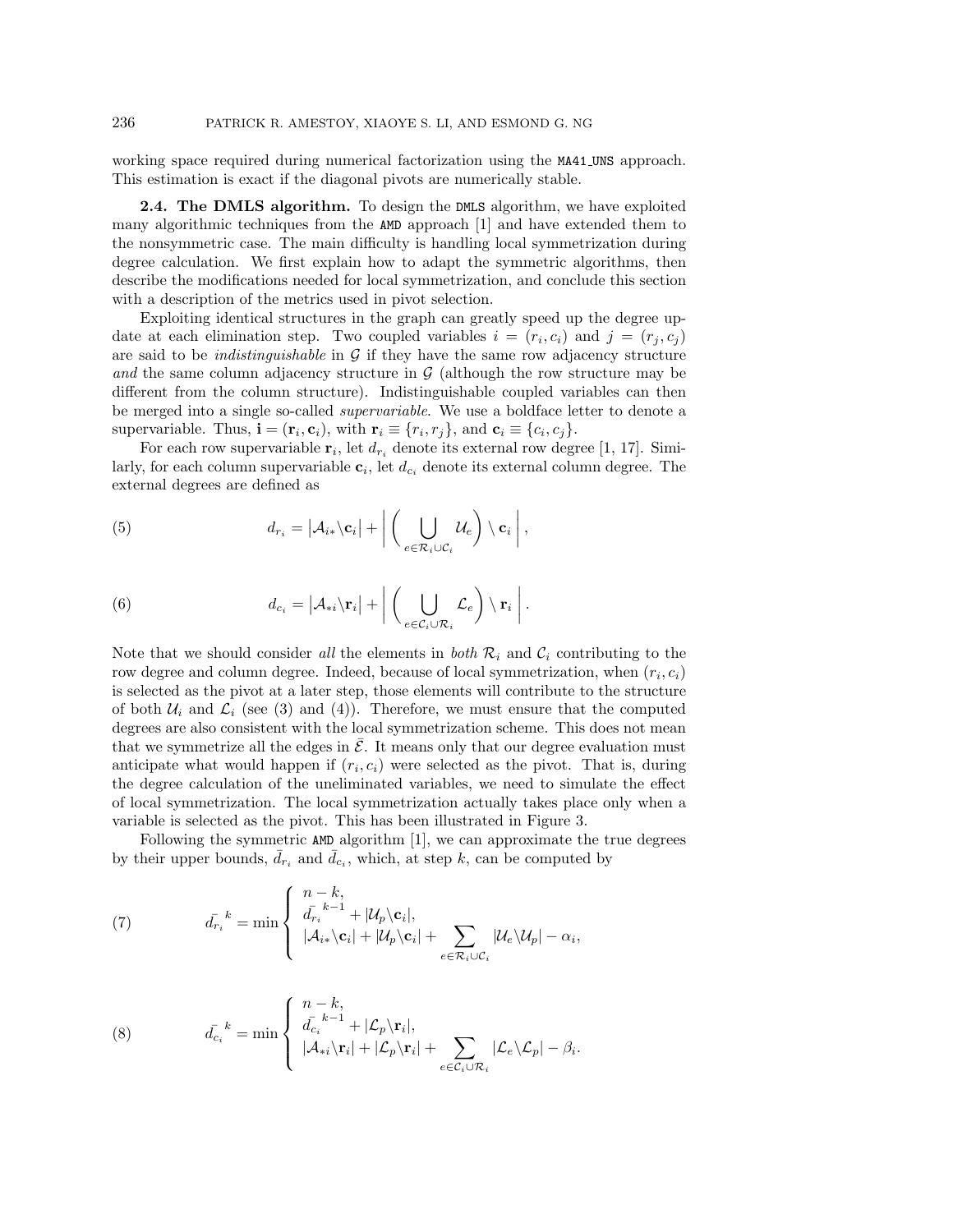Note that, unlike the symmetric case, two correction terms  $\alpha_i$  and  $\beta_i$  have been introduced to improve the accuracy of the approximation to the external degree. Let us justify the  $\alpha_i$  term in (7). In the nonsymmetric case, it may happen that  $\mathbf{c}_i \notin \mathcal{U}_p$ , whereas for an accurate prediction of  $d_{r_i}$  in the context of local symmetrization, we need to pretend that  $\mathbf{c}_i \in \mathcal{U}_p$ . In this case,  $|\mathbf{c}_i|$  was mistakenly counted in every  $|\mathcal{U}_e \backslash \mathcal{U}_p|$  for  $e \in \mathcal{C}_i$  and should thus be deducted. The total amount that should be deducted is  $\alpha_i = |\mathcal{C}_i| \times |\mathbf{c}_i|$ ; see [4] for details.

Once  $\bar{d}_{r_i}$  and  $\bar{d}_{c_i}$  are computed, we have many choices of minimization criteria to select the next pivot. Each choice will lead to a different ordering. One set of criteria or metrics is degree-based, which is a direct function of the degrees (e.g.,  $\text{Min}(\bar{d}_{r_i} \times \bar{d}_{c_i}), \text{Min}(\bar{d}_{r_i} + \bar{d}_{c_i}), \text{Min}(\text{Min}(\bar{d}_{r_i}, \bar{d}_{c_i})), \text{Min}(\text{Max}(\bar{d}_{r_i}, \bar{d}_{c_i}))).$  Another set is deficiency-based, which is based on estimates of the amount of new fill-in generated at each step. We have experimented several variants of the approximations of the deficiency. Most of the heuristics in [20, 24] can be adapted easily to the nonsymmetric case. Moreover, we have considered a deficiency heuristic that results from discussions with T. Davis and I. S. Duff while working on the approximate minimum degree ordering for symmetric matrices AMD. This approximation of the deficiency (referred to as AMDF in the symmetric context) is based on the following observation. Suppose  ${r_p, c_p}$  is the current pivot and the two column elements  $e_1$  and  $e_2$  are adjacent to  $r_i \in \mathcal{L}_p$ . In our approximate degree  $\bar{d}_{c_i}$  we count twice the row variables that belong to  $(\mathcal{L}_{e_1} \setminus \mathcal{L}_p) \cap (\mathcal{L}_{e_2} \setminus \mathcal{L}_p)$ . This property can be exploited to improve the estimation of the deficiency, since, in this context, we try to deduct from the degree product the cliques of all the elements adjacent to the current variable. We can consider that  $(\mathcal{L}_{e_1} \setminus \mathcal{L}_p) \cap (\mathcal{L}_{e_2} \setminus \mathcal{L}_p) = \emptyset$ , because this overlapped term also occurs in the degree product, which is cancelled after subtraction. Thus, for each  $r_i \in \mathcal{L}_p$ , we can deduct both the area relative to the current clique p (i.e.,  $|L_p| \times |U_p|$ ) and the sum of the "external areas" of all the elements adjacent to  $(r_i, c_i)$  (i.e.,  $\sum_{e \in C_i \cup \mathcal{R}_i} |\mathcal{L}_e \backslash \mathcal{L}_p| \times |\mathcal{U}_p|$ ). The external area is readily available, since  $|\mathcal{L}_e \backslash \mathcal{L}_p|$  has already been computed during the approximate degree calculation. This leads to a more accurate approximation of the deficiency than the approximations introduced in [20, 24] when used in an approximate minimum degree code. This approximation of the deficiency can be easily adapted to our nonsymmetric ordering and will be referred to as DMLS-MF. Note that using AMDF on symmetric matrices, the amounts of reduction in fill-in and flop count relative to AMD have been found to be similar to those reported in [20, 24].

**3. Numerical experiments.** We now evaluate the DMLS ordering algorithm and compare its ordering quality with that obtained by applying both approximate minimum degree and minimum deficiency algorithms on  $\mathbf{A} + \mathbf{A}^T$ .

**3.1. Testing environment.** To experiment with our ordering algorithm, we will consider the unsymmetrized multifrontal code  $MA41$  UNS  $[2, 6]$ , which automatically detects and exploits the structural asymmetry of the submatrices involved when processing the elimination tree associated with the pattern of the symmetric matrix  $A + A^{T}$ . In [7], MA41\_UNS with AMD ordering was shown to be very competitive with SuperLU and UMFPACK on a large class of matrices including very nonsymmetric ones. We will show in this section that using DMLS ordering can significantly improve the speed of MA41 UNS. MA41 UNS is a tree-based multifrontal algorithm, in which some steps of Gaussian elimination are performed on a dense frontal matrix at each node of the assembly tree, and the Schur complement (or the contribution block) that remains is passed for assembly at the parent node.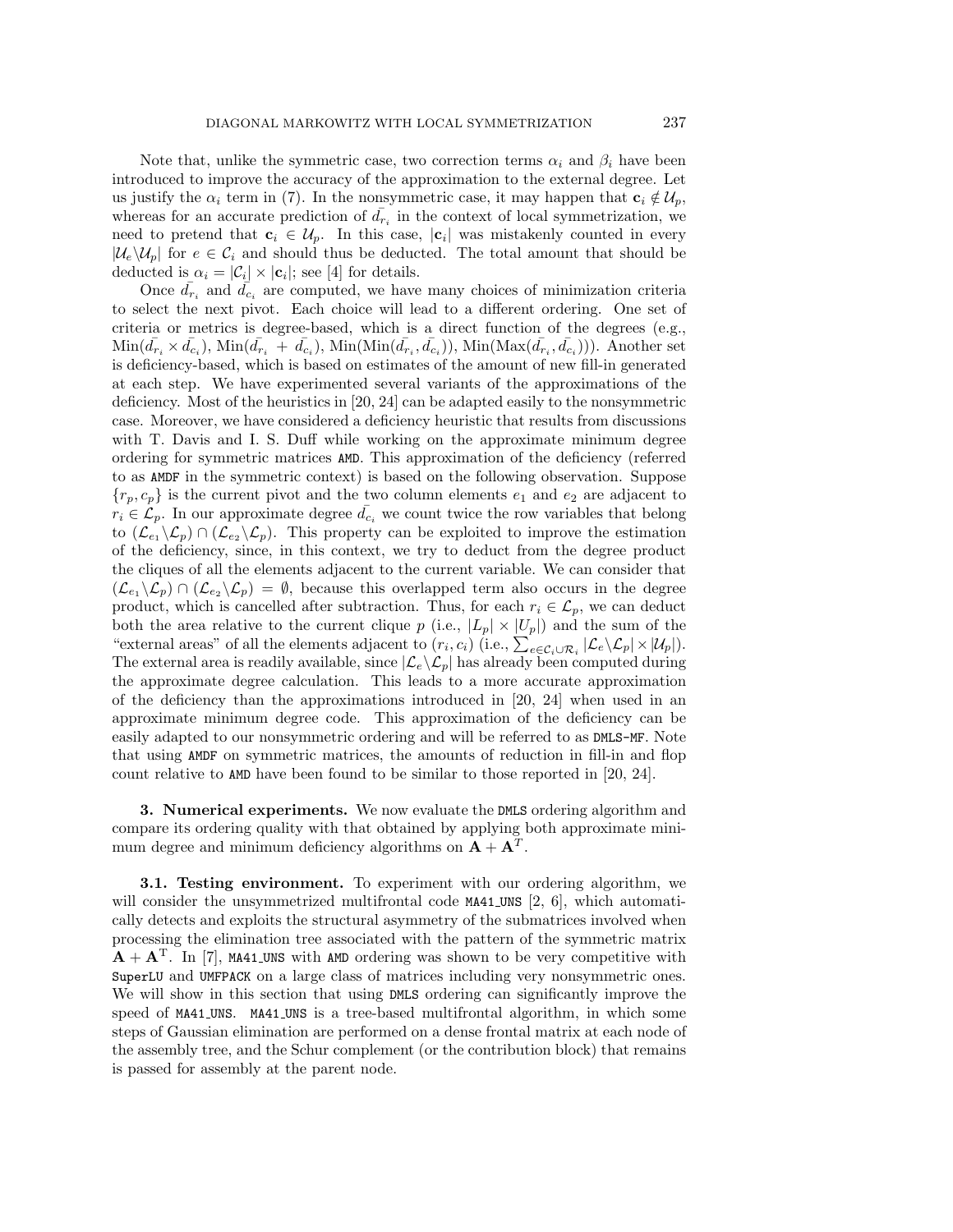MA41 UNS can benefit from a numerical scaling of the matrix followed by a numerical preordering (row or column permutations) to maximize the magnitude of the diagonal entries. After numerical pivoting and scaling, a sparsity preserving ordering (symmetric permutation of **A**) based on an analysis of the pattern of  $\mathbf{A} + \mathbf{A}^T$  can be used. The computational graph of the factorization is then computed assuming that diagonal pivots are numerically stable. Since this assumption may not be entirely true during numerical factorization, the solver uses partial pivoting with a threshold value to select numerically stable pivots. It is thus possible that some variables cannot be eliminated from a frontal matrix. The rows and columns containing the noneliminated variables of a frontal matrix are then added to the contribution block and passed to the parent node. Those delayed eliminations will result in an increase in the size of the LU factors estimated in the analysis and an increase in the number of operations. In practice, it has been observed that using MC64 [21, 9, 10] from HSL [15] as preordering can significantly reduce the number of delayed pivots during factorization [3]. This preordering will thus be applied on all our test matrices.

Our test matrices are from the forthcoming Rutherford-Boeing Sparse Matrix Collection  $[8]$ , the industrial partners of the PARASOL Project, $^2$  Tim Davis's collec- $\{\text{tion}^3, \text{ and SPARSEKIT2}.$ <sup>4</sup> Only matrices with structural symmetry less than 0.5 and dimension greater than 1000 were chosen. We define the structural symmetry as the fraction of the nonzeros matched by nonzeros in symmetric locations. Thus, a symmetric matrix has a value of 1, and a highly nonsymmetric matrix has a value close to 0. When there were many similar matrices from the same application domain, we used only a subset with the largest dimensions. Altogether, there were 61 structurally nonsymmetric matrices in our study.

Our computer platform comprises a 2.8 GHz Pentium 4 processor, 2 GBytes of memory, and 1 MByte of cache, with a Linux operating system. We used gcc  $-0$  to compile the DMLS code and pgf90 -O to compile all the FORTRAN routines. We also used Goto's BLAS library libgoto p4 512-r0.94.so [14].

We systematically applied random row and column permutations to each matrix. Eleven different permutations were applied to each matrix, and the run that provided the median value of the LU factor size was used in the report.

**3.2. Results.** We first evaluated the quality of the DMLS ordering when using different minimization metrics and heuristics mentioned in section 2.4 (min-prod, minsum, min-min, min-max, and minimum deficiency). Our study showed that DMLS-MF (i.e., DMLS with approximate minimum deficiency) gives the best quality in terms of fill-in and flop reductions. Therefore, we used DMLS-MF in the rest of the experiments. To illustrate the gain in quality we compared DMLS-MF with the standard approximate minimum degree algorithm AMD as well as AMDF (our best local heuristic to approximate the deficiency for the symmetrized matrix  $\mathbf{A} + \mathbf{A}^{T}$ .

We observed that for five highly reducible matrices (raefsky5.rua, raefsky6.rua, meg1.rua, bayer05.rua and bayer07.rua) DMLS-MF significantly outperformed both AMD and AMDF—the factor sizes were reduced by 4 to 10 times. Although this is a nice property of DMLS it not the scope of our work, since on highly reducible matrices one could consider preprocessing the matrices to first permute them to a block triangular form (BTF) and then search for a symmetric permutation within the diagonal blocks of the BTF format. We have thus excluded these five matrices when reporting the

<sup>2</sup>EU ESPRIT IV LTR Project 20160, http://www.parallab.uib.no/projects/parasol.

<sup>3</sup>http://www.cise.ufl.edu/research/sparse/matrices.

<sup>4</sup> http://math.nist.gov/MatrixMarket/data/SPARSKIT.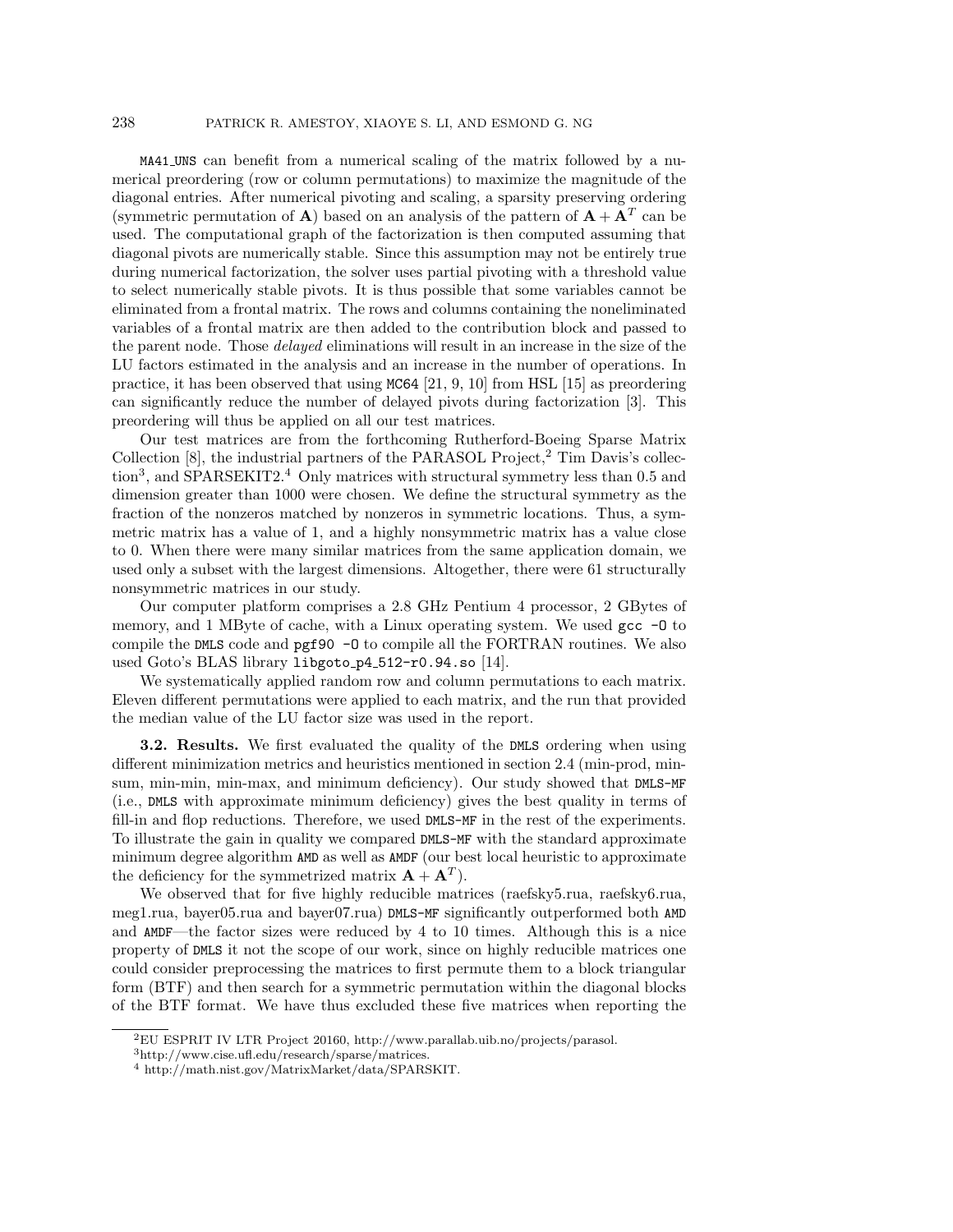results, because they will skew the statistics. For the other 56 matrices, we compare in Figure 5 the actual size of the factors (including the extra fill-ins due to numerical pivoting) of the DMLS-MF, AMD, and AMDF orderings. For a relatively large number of matrices (23 with respect to AMD and 18 with respect to AMDF), the DMLS-MF ordering leads to ratios greater than 1.20. Sometimes DMLS-MF may give worse ordering than AMD or AMDF, but it is never less than a ratio of 0.70. Note that there are eight matrices which have structural symmetry less than 0.5 initially but larger than 0.5 after preordering with MC64. As expected, for these matrices, relatively smaller gains are obtained from DMLS.



FIG. 5. Actual fill-in ratios. The x-axis shows the structural symmetry after preprocessing. Left: AMD/DMLS-MF, mean ratio is 1.22, median ratio is 1.14; right: AMDF/DMLS-MF, mean ratio is 1.20, median ratio is 1.6.

In Figure 6, we compare the number of floating-point operations performed during factorization (including numerical pivoting) using the three orderings. For a large number of matrices, the DMLS-MF ordering leads to ratios greater than 1.30 for the flop reduction compared to AMD (34 matrices) and AMDF (23 matrices).

We now focus on 19 large matrices of dimension larger than 10000 and having initial structural symmetry smaller than 0.5 (except for Sandia/mult dcop 03 and Zhao/Zhao2). This is a subset of the 61 matrices studied above. For this subset, we perform a more detailed quantitative comparison of the AMDF and DMLS-MF algorithms. These matrices are listed in Table 1 and are sorted in increasing symmetry after the matrices are randomly permuted and reordered using the maximum transversal given by MC64. Here, among the 11 symmetry numbers from the 11 initial random permutations, we report the one corresponding to the permutation that gives the mean fill ratio of AMDF over DMLS-MF.

In Table 2 we report both the estimated factor size given by the analysis phase (columns 2 and 3) and the actual factor size computed during factorization using MA41 UNS (columns 5 and 6). Since the pruned frontal matrix structures appeared in factorization are exactly those on which the DMLS algorithm is based, the estimation given by DMLS-MF is correct modulo small variation due to numerical pivoting. In fact, in addition to an ordering, DMLS also gives an assembly tree with the correct frontal size that MA41 UNS can use. It is important to note that numerical pivoting has little effect on the structural changes. But this is not the case with AMDF, which is based on the graph of the symmetrized matrix  $\mathbf{A} + \mathbf{A}^T$ . We see that the difference between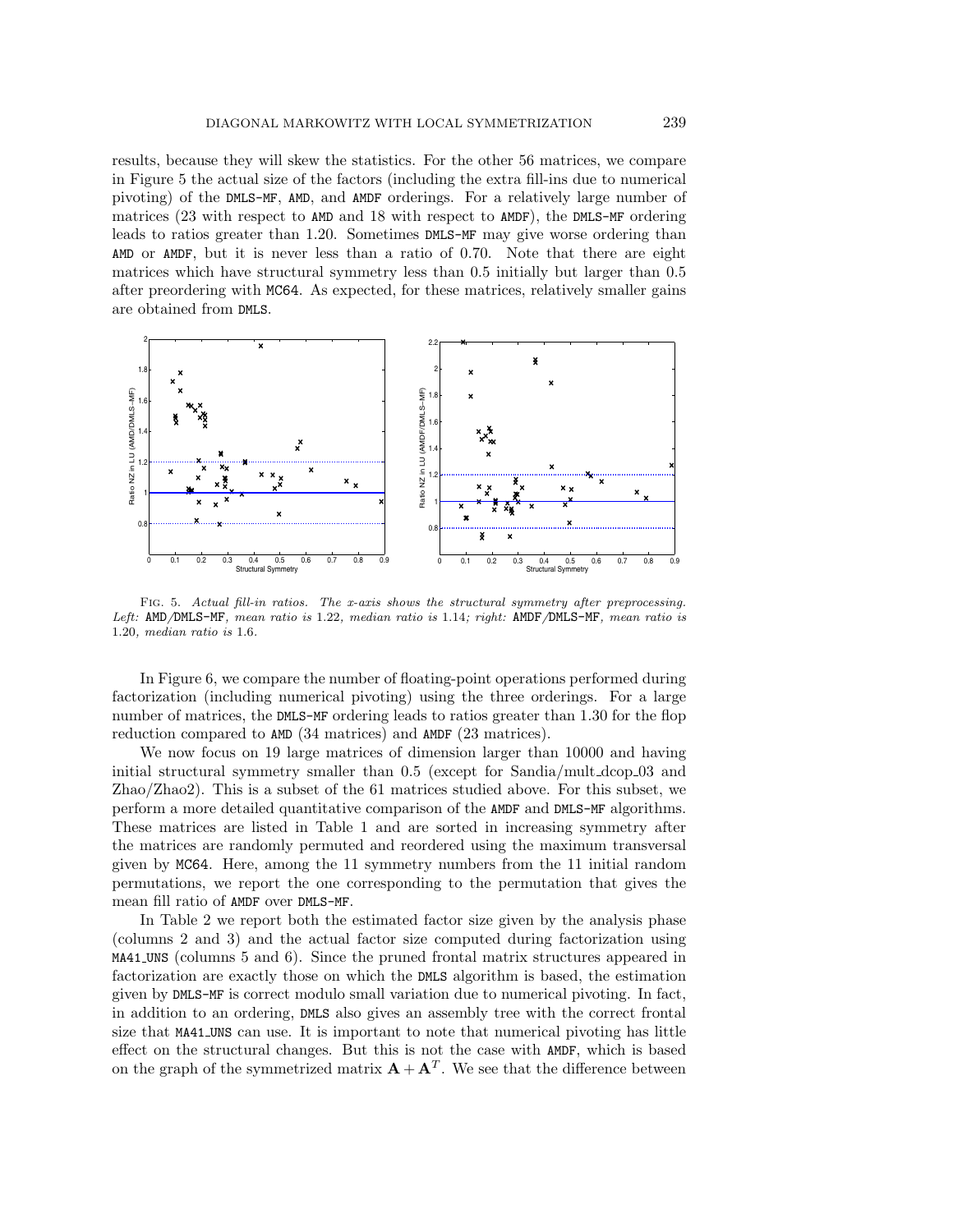

Fig. 6. Ratio of the number of floating-point operations in factorization. Left: AMD/DMLS-MF, mean ratio is 1.64, median ratio is 1.39; right: AMDF/DMLS-MF, mean ratio is 1.56, median ratio is 1.17; note that matrix orani678 was excluded from the two plots because its flop reduction is almost 8 when compared to AMDF.

TABLE 1 Test matrices. StructSym denotes the structural symmetry (both before and after preprocessing).

| Group/matrix            | $\mathbf n$ | nnz     | StructSym |       | Description                   |  |  |  |  |  |  |
|-------------------------|-------------|---------|-----------|-------|-------------------------------|--|--|--|--|--|--|
|                         |             |         | Before    | After |                               |  |  |  |  |  |  |
| Vavasis/av41092         | 41092       | 1683902 | 0.00      | 0.08  | Unstructured finite element   |  |  |  |  |  |  |
| Hollinger/g7jac200sc    | 59310       | 837936  | 0.10      | 0.10  | Economic model                |  |  |  |  |  |  |
| Hollinger/jan99jac120sc | 41374       | 260202  | 0.00      | 0.16  | Economic model                |  |  |  |  |  |  |
| Mallya/lhr34c           | 35152       | 764014  | 0.00      | 0.19  | Light hydrocarbon recovery    |  |  |  |  |  |  |
| Mallya/lhr71c           | 70304       | 1528092 | 0.00      | 0.21  | Light hydrocarbon recovery    |  |  |  |  |  |  |
| Hollinger/mark3jac140sc | 64089       | 399735  | 0.22      | 0.21  | Economic model                |  |  |  |  |  |  |
| Grund/bayer01           | 57735       | 277774  | 0.00      | 0.25  | Chemical process simulation   |  |  |  |  |  |  |
| Hohn/sinc18             | 16428       | 973826  | 0.01      | 0.27  | Single-material crack problem |  |  |  |  |  |  |
| Hohn/sinc15             | 11532       | 568526  | 0.01      | 0.27  | Single-material crack problem |  |  |  |  |  |  |
| Zhao/Zhao2              | 33861       | 166453  | 0.94      | 0.27  | Electromagnetism              |  |  |  |  |  |  |
| Hohn/fd18               | 16428       | 63406   | 0.00      | 0.29  | Crack problem                 |  |  |  |  |  |  |
| Sandia/mult_dcop_03     | 25187       | 193216  | 0.66      | 0.37  | Circuit simulation            |  |  |  |  |  |  |
| ATandT/twotone          | 120750      | 1224224 | 0.28      | 0.43  | Harmonic balance method       |  |  |  |  |  |  |
| ATandT/onetonel         | 36057       | 341088  | 0.10      | 0.43  | Harmonic balance method       |  |  |  |  |  |  |
| Norris/torso1           | 116158      | 8516500 | 0.43      | 0.43  | Bioengineering                |  |  |  |  |  |  |
| Grund/poli_large        | 15575       | 33074   | 0.47      | 0.47  | Chemical process simulation   |  |  |  |  |  |  |
| Shen/shermanACb         | 18510       | 145149  | 0.26      | 0.50  | Circuit simulation            |  |  |  |  |  |  |
| ATandT/pre2             | 659033      | 5959282 | 0.36      | 0.58  | Harmonic balance method       |  |  |  |  |  |  |
| Shen/e40r0100           | 17281       | 553562  | 0.33      | 0.89  | Fluid dynamics                |  |  |  |  |  |  |

estimation and actual size is significant, and the estimation is often much larger than the actual size. This is because the MA41 UNS factorization algorithm can dynamically exploit a more precise frontal matrix structure at each pivot, which can be rectangular and smaller than the frontal matrix structure predicted by AMDF. (The frontal matrix predicted by **AMDF** is always square due to initial, global symmetrization  $\mathbf{A} + \mathbf{A}^{T}$ .) Furthermore, it has been observed in [6] that an even larger difference can occur in the size of the stack memory. Therefore, after AMDF (or AMD) ordering and before numerical factorization, one should run a nonsymmetric symbolic factorization algorithm to identify the nonsymmetric structures needed to perform numerical factorization. In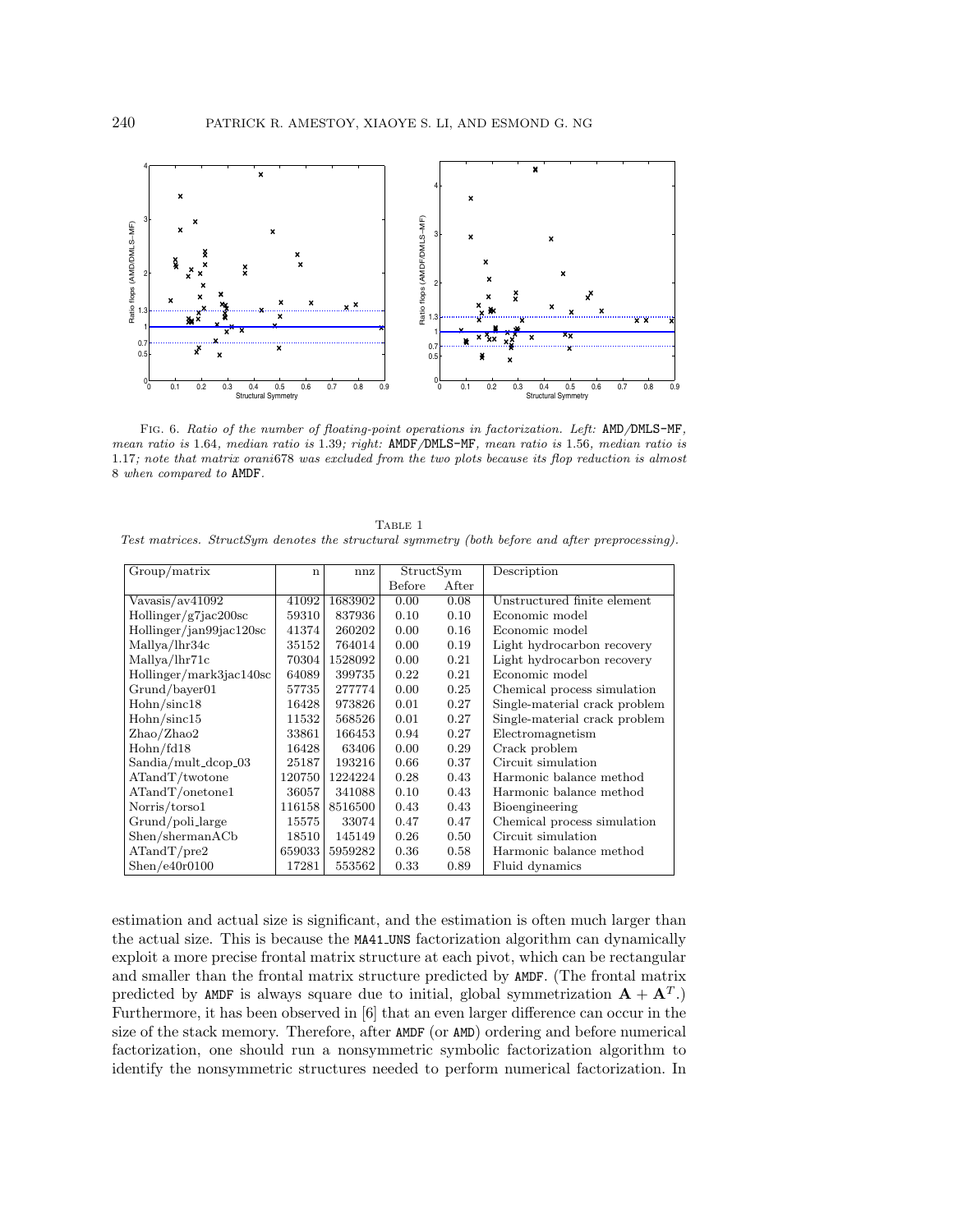our context this extra cost should thus be added to the analysis time when an ordering based on  $\mathbf{A} + \mathbf{A}^T$  is used.

In addition to the actual factor size and the floating-point operations, we also report the peak memory (labeled "Real memory" in Table 2) needed to factorize the matrix, which is measured in the number of double precision words. For some classes of matrices (ATandT, Mallya, Norris, Sandia) the DMLS-MF ordering leads to much less memory usage than that of AMDF. For some other classes of matrices (Grund, Vavasis, Shen), the results are comparable. We found that the Hollinger matrices are very sensitive to the initial random permutations. For example, the number of operations varies between  $6.5 \times 10^8$  and  $8.3 \times 10^8$  using AMDF, between  $12.7 \times 10^8$  and  $18.4 \times 10^8$ using DMLS-MF, and between  $17.1 \times 10^8$  and  $20.7 \times 10^8$  using AMD. Moreover, for this class of matrices, MA41\_UNS combined with the AMD ordering applied to  $\mathbf{A} + \mathbf{A}^T$  significantly outperforms all the nonsymmetric solvers considered in [7]. Using AMDF thus further reduced the number of operations, and the attempt to exploit the asymmetry of the original matrix did not improve the ordering quality (as shown by the UMPFPACK code which attempts to exploit all the asymmetry [7]).

For smaller matrices in the same classes, which are among the complete set of 61 matrices but not shown in Table 2, we have observed a similar behavior. One should point out that on reducible matrices it is always beneficial to first permute to BTF and then apply the ordering to the diagonal block. Furthermore, it has been observed (private communication with Stan Einsenstat) that if one compares the orderings on the largest diagonal block of the BTF, the gains of DMLS relative to AMDF as reported in this paper are reduced. We feel that this can be only partially explained by the fact that the diagonal blocks of the BTF permuted reducible matrices tend to be structurally more symmetric than the original matrices.

Finally, we report in Table 2 the runtimes of the ordering algorithms. Since both AMDF and DMLS-MF exploit approximate degree calculations, the complexity of these two codes is directly related to that of the AMD ordering. For DMLS, since we need to maintain the adjacency structures and the approximate degrees both rowwise and columnwise, we expect DMLS-MF to be twice as slow as AMDF. This is in general true except for Hohn and Norris classes of matrices, for which DMLS-MF is much slower. For Hohn/Sinc<sup>\*</sup> matrices, large dense off-diagonal blocks lead to larger supervariables in the graph of  $\mathbf{A} + \mathbf{A}^T$  than in the graph of **A**. In this case, the asymmetry prevents DMLS-MF from selecting larger supervariables, whereas it is not sufficiently nonsymmetric to lead to better ordering. For the matrix Norris/Torso1, the situation is different for at least two reasons. First, taking into account the asymmmetry of the matrix significantly improves the quality of the ordering. Second, it has been shown in our recent work [5] (generalization of the DMLS approach to allow off-diagonal and numerical-based pivot selection) that using separate row and column supervariables, one can significantly decrease the ordering time on this class of matrices, and this is true even when pivot selection is restricted to the diagonal as in DMLS. However, considering separate row and column supervariables is not at all natural in the DMLS context; it would require significant modifications of the data structures used in DMLS code and is out of the scope of this work.

In this section, we have focused on the comparison among the local heuristicbased orderings. We believe that improving local heuristics will also benefit the global heuristic orderings that often combine global and local heuristics. Furthermore, we also observed (experiments not reported in this paper) that DMLS-MF ordering is at least as good as a nested dissection ordering in preserving sparsity of the factors for most matrices from our set of 19 large matrices.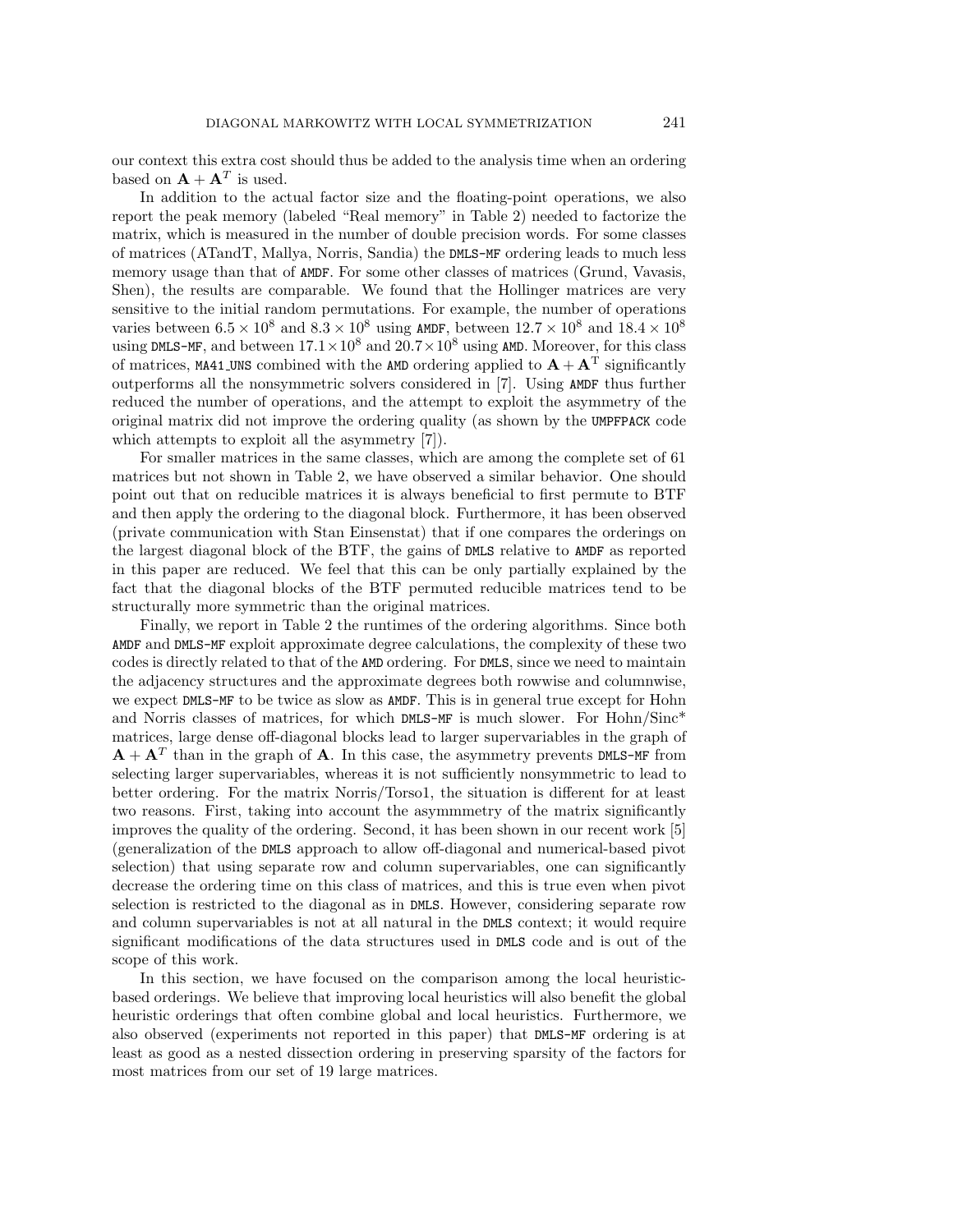| Ordering tim             |                                                                                                                                                                                                                                                                                                                                                                                                        |             |                                        |                |                       |                                                                                                                                                                                                                                                                                                                                                                       |           |                   |             |                         |                         |                                                                                                                                                                                                                                                                                                       |                                                                       |                  |             |               |                   |                |                |          | $\begin{array}{l} \frac{12}{16} \left  \frac{12}{13} \right  \frac{12}{16} \left  \frac{12}{13} \right  \frac{12}{16} \left  \frac{12}{13} \right  \frac{12}{16} \left  \frac{12}{13} \right  \frac{12}{16} \left  \frac{12}{13} \right  \frac{12}{16} \left  \frac{12}{13} \right  \frac{12}{16} \left  \frac{12}{13} \right  \frac{12}{16} \left  \frac{12}{13} \right  \left  \frac{12}{13} \right  \left  \frac{$ |      |        |
|--------------------------|--------------------------------------------------------------------------------------------------------------------------------------------------------------------------------------------------------------------------------------------------------------------------------------------------------------------------------------------------------------------------------------------------------|-------------|----------------------------------------|----------------|-----------------------|-----------------------------------------------------------------------------------------------------------------------------------------------------------------------------------------------------------------------------------------------------------------------------------------------------------------------------------------------------------------------|-----------|-------------------|-------------|-------------------------|-------------------------|-------------------------------------------------------------------------------------------------------------------------------------------------------------------------------------------------------------------------------------------------------------------------------------------------------|-----------------------------------------------------------------------|------------------|-------------|---------------|-------------------|----------------|----------------|----------|-----------------------------------------------------------------------------------------------------------------------------------------------------------------------------------------------------------------------------------------------------------------------------------------------------------------------------------------------------------------------------------------------------------------------|------|--------|
|                          |                                                                                                                                                                                                                                                                                                                                                                                                        |             |                                        |                |                       |                                                                                                                                                                                                                                                                                                                                                                       |           |                   |             |                         |                         |                                                                                                                                                                                                                                                                                                       |                                                                       |                  |             |               |                   |                |                |          |                                                                                                                                                                                                                                                                                                                                                                                                                       |      |        |
|                          |                                                                                                                                                                                                                                                                                                                                                                                                        | HUNV        |                                        |                |                       |                                                                                                                                                                                                                                                                                                                                                                       |           |                   |             |                         |                         |                                                                                                                                                                                                                                                                                                       |                                                                       |                  |             |               |                   |                |                |          |                                                                                                                                                                                                                                                                                                                                                                                                                       |      |        |
|                          |                                                                                                                                                                                                                                                                                                                                                                                                        | Ratio       |                                        |                |                       |                                                                                                                                                                                                                                                                                                                                                                       |           |                   |             |                         |                         |                                                                                                                                                                                                                                                                                                       |                                                                       |                  |             |               |                   |                |                |          |                                                                                                                                                                                                                                                                                                                                                                                                                       |      |        |
| Real memory              |                                                                                                                                                                                                                                                                                                                                                                                                        |             |                                        |                |                       |                                                                                                                                                                                                                                                                                                                                                                       |           |                   |             |                         |                         |                                                                                                                                                                                                                                                                                                       |                                                                       |                  |             |               |                   |                |                |          |                                                                                                                                                                                                                                                                                                                                                                                                                       |      |        |
|                          |                                                                                                                                                                                                                                                                                                                                                                                                        | HUNN        |                                        |                |                       |                                                                                                                                                                                                                                                                                                                                                                       |           |                   |             |                         |                         |                                                                                                                                                                                                                                                                                                       |                                                                       |                  |             |               |                   |                |                |          |                                                                                                                                                                                                                                                                                                                                                                                                                       |      |        |
|                          |                                                                                                                                                                                                                                                                                                                                                                                                        | Ratic       |                                        |                |                       |                                                                                                                                                                                                                                                                                                                                                                       |           |                   |             |                         |                         |                                                                                                                                                                                                                                                                                                       |                                                                       |                  |             |               |                   |                |                |          |                                                                                                                                                                                                                                                                                                                                                                                                                       |      |        |
| Flops (10 <sup>9</sup> ) |                                                                                                                                                                                                                                                                                                                                                                                                        |             |                                        |                |                       | $\sum_{n=0}^{\infty} \frac{1}{n^2} \sum_{n=0}^{\infty} \frac{1}{n^2} \sum_{n=0}^{\infty} \frac{1}{n^2} \sum_{n=0}^{\infty} \frac{1}{n^2} \sum_{n=0}^{\infty} \frac{1}{n^2} \sum_{n=0}^{\infty} \frac{1}{n^2} \sum_{n=0}^{\infty} \frac{1}{n^2} \sum_{n=0}^{\infty} \frac{1}{n^2} \sum_{n=0}^{\infty} \frac{1}{n^2} \sum_{n=0}^{\infty} \frac{1}{n^2} \sum_{n=0}^{\in$ |           |                   |             |                         |                         |                                                                                                                                                                                                                                                                                                       |                                                                       |                  |             |               |                   |                |                |          |                                                                                                                                                                                                                                                                                                                                                                                                                       |      |        |
|                          |                                                                                                                                                                                                                                                                                                                                                                                                        | AIDF        |                                        |                |                       |                                                                                                                                                                                                                                                                                                                                                                       |           |                   |             |                         |                         |                                                                                                                                                                                                                                                                                                       |                                                                       |                  |             |               |                   |                |                |          |                                                                                                                                                                                                                                                                                                                                                                                                                       |      |        |
|                          |                                                                                                                                                                                                                                                                                                                                                                                                        |             |                                        |                |                       |                                                                                                                                                                                                                                                                                                                                                                       |           |                   |             |                         |                         |                                                                                                                                                                                                                                                                                                       |                                                                       |                  |             |               |                   |                |                |          |                                                                                                                                                                                                                                                                                                                                                                                                                       |      |        |
|                          | $\begin{array}{l} \mbox{Area} \\ \mbox{Area} \\ \mbox{D} \\ \mbox{M} \\ \mbox{D} \\ \mbox{M} \\ \mbox{S} \\ \mbox{S} \\ \mbox{S} \\ \mbox{S} \\ \mbox{S} \\ \mbox{S} \\ \mbox{S} \\ \mbox{S} \\ \mbox{S} \\ \mbox{S} \\ \mbox{S} \\ \mbox{S} \\ \mbox{S} \\ \mbox{S} \\ \mbox{S} \\ \mbox{S} \\ \mbox{S} \\ \mbox{S} \\ \mbox{S} \\ \mbox{S} \\ \mbox{S} \\ \mbox{S} \\ \mbox{S} \\ \mbox{S} \\ \mbox$ |             |                                        |                |                       |                                                                                                                                                                                                                                                                                                                                                                       |           |                   |             |                         |                         |                                                                                                                                                                                                                                                                                                       |                                                                       |                  |             |               |                   |                |                |          |                                                                                                                                                                                                                                                                                                                                                                                                                       |      |        |
|                          |                                                                                                                                                                                                                                                                                                                                                                                                        | AMDF        |                                        |                |                       |                                                                                                                                                                                                                                                                                                                                                                       |           |                   |             |                         |                         |                                                                                                                                                                                                                                                                                                       |                                                                       |                  |             |               |                   |                |                |          |                                                                                                                                                                                                                                                                                                                                                                                                                       |      |        |
| Size of factors $(10^6$  |                                                                                                                                                                                                                                                                                                                                                                                                        | Ratio       |                                        |                |                       |                                                                                                                                                                                                                                                                                                                                                                       |           |                   |             |                         |                         |                                                                                                                                                                                                                                                                                                       |                                                                       |                  |             |               |                   |                |                |          |                                                                                                                                                                                                                                                                                                                                                                                                                       |      |        |
|                          | Estimated                                                                                                                                                                                                                                                                                                                                                                                              | DMLS        |                                        |                |                       |                                                                                                                                                                                                                                                                                                                                                                       |           |                   |             |                         |                         |                                                                                                                                                                                                                                                                                                       | $\frac{3}{1}$ $\frac{3}{0}$ $\frac{3}{0}$ $\frac{3}{2}$ $\frac{3}{2}$ |                  |             | $\frac{1}{2}$ | $20041$<br>$2009$ |                |                |          |                                                                                                                                                                                                                                                                                                                                                                                                                       |      |        |
|                          |                                                                                                                                                                                                                                                                                                                                                                                                        | <b>AMDF</b> | 1.98                                   | 30.62          |                       | 6.22                                                                                                                                                                                                                                                                                                                                                                  | 12.77     | 19.34             |             |                         |                         | $\begin{array}{c} 2.51 \\ 3.670 \\ 3.61 \\ 1.470 \\ 2.470 \\ 3.480 \\ 4.490 \\ 5.490 \\ 6.85 \\ 7.490 \\ 7.490 \\ 8.5 \\ 9.5 \\ 1.490 \\ 1.490 \\ 1.490 \\ 1.490 \\ 1.490 \\ 1.490 \\ 1.490 \\ 1.490 \\ 1.490 \\ 1.490 \\ 1.490 \\ 1.490 \\ 1.490 \\ 1.490 \\ 1.490 \\ 1.490 \\ 1.490 \\ 1.490 \\ 1.$ |                                                                       |                  |             |               | 41.29             | 0.06           | 0.55           | 115.58   | 2.86                                                                                                                                                                                                                                                                                                                                                                                                                  |      |        |
| Matrix                   |                                                                                                                                                                                                                                                                                                                                                                                                        |             | $\overline{\text{av}41092}.\text{rua}$ | g7jac200sc.rua | an 99 jac 120s c. rua | hr34c.rua                                                                                                                                                                                                                                                                                                                                                             | hr71c.rua | mark3jac140sc.rua | bayer01.rua | sinc <sub>18</sub> .rua | sinc <sub>15</sub> .rua | Zhao2.rua                                                                                                                                                                                                                                                                                             | d18.rua                                                               | mult_dcop_03.rua | twotone.rua | onetone1.rua  | torsol.rua        | poli_large.rua | shermanACb.rua | pre2.rua | e40r0100.rua                                                                                                                                                                                                                                                                                                                                                                                                          | Mean | Median |

 $\begin{tabular}{ll} \textbf{TABLE 2} \\ \textbf{Comparison of DMS-MF and ANDF orderings.} \end{tabular}$ Comparison of DMLS-MF and AMDF orderings. Table 2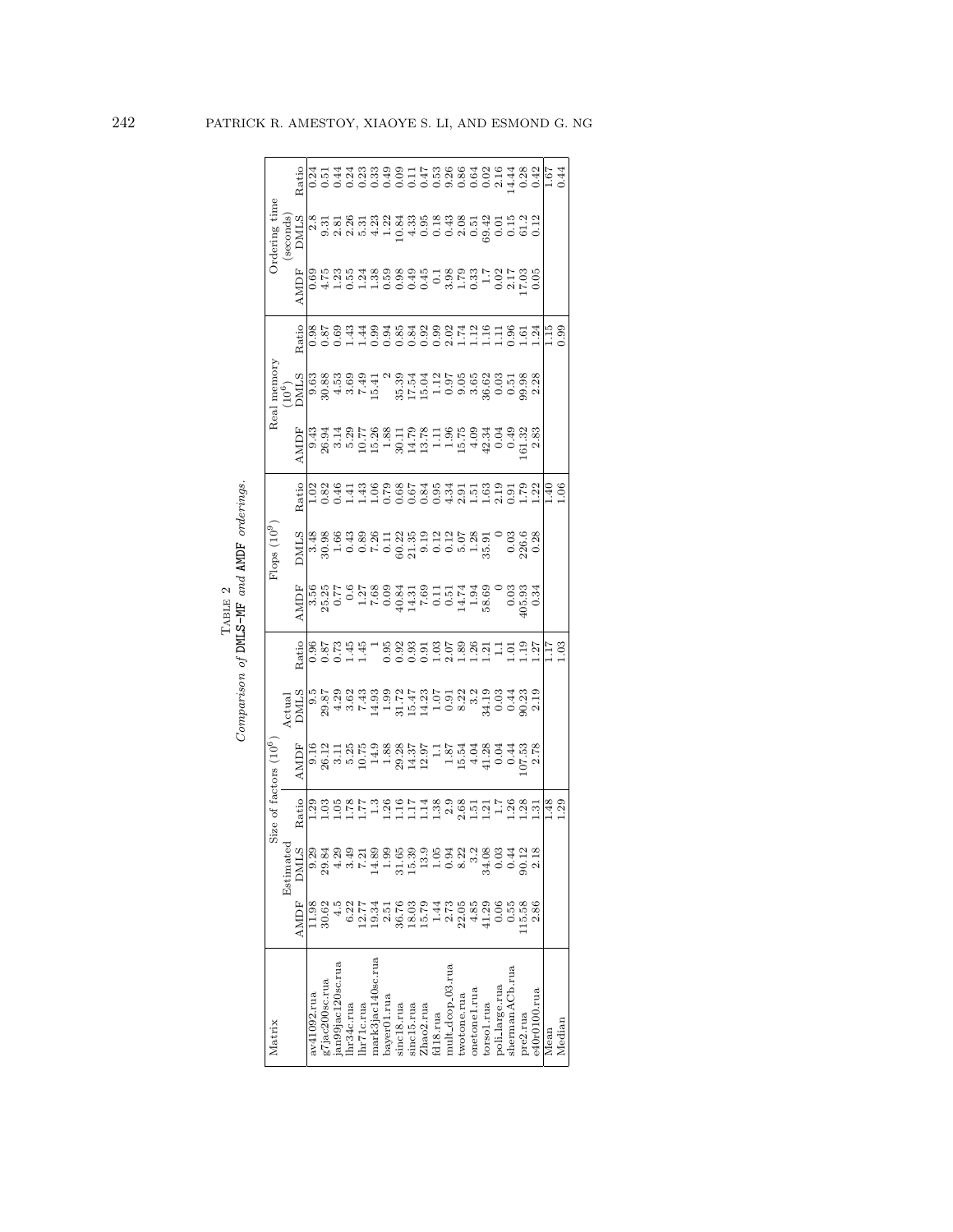**4. Summary.** In this paper, we have considered the ordering problem for the triangular factorization of a sparse nonsymmetric matrix when pivots can be chosen on the main diagonal. We have described a bipartite quotient graph model for nonsymmetric elimination and have used it as a compact way to represent the elimination graph. The model was first proposed by Pagallo and Maulino [22], but to our knowledge, its implementation did not appear in any literature. Using this model, an ordering algorithm can be implemented in space bounded by the size of the original matrix. This is the so-called in-place property. However, we have found that a straightforward implementation may lead to an algorithm with much higher complexity than an AMD type of algorithm applied to the graph of  $\mathbf{A} + \mathbf{A}^T$ . In order to speed up the ordering algorithm itself, we have introduced the local symmetrization mechanism in the diagonal Markowitz scheme, which allows us to reduce the amount of backtracking needed to update the Schur complement structure at each step. As a result, we have obtained an efficient ordering algorithm both in space and in time—it has the in-place property and the same time complexity as the AMD type of algorithms.

We have performed numerical experiments on large numbers of matrices (61) that come from a wide range of applications. The results have showed that our modified diagonal Markowitz scheme indeed can produce better orderings. Compared to the best local greedy algorithms that cannot exploit asymmetry, our algorithm has achieved average gain ratios of 1.22 in factor size and 1.56 in flop count.

**Acknowledgment.** We owe a great deal to the anonymous referees whose careful reading of the initial manuscript and valuable comments have helped us significantly improved the presentation.

## **REFERENCES**

- [1] P. R. AMESTOY, T. A. DAVIS, AND I. S. DUFF, An approximate minimum degree ordering algorithm, SIAM J. Matrix Anal. Appl., 17 (1996), pp. 886–905.
- [2] P. R. Amestoy and I. S. Duff, Vectorization of a multiprocessor multifrontal code, Int. J. Supercomputer Appl., 3 (1989), pp. 41–59.
- [3] P. R. Amestoy, I. S. Duff, J.-Y. L'Excellent, and X. S. Li, Analysis and comparison of two general sparse solvers for distributed memory computers, ACM Trans. Math. Software, 27 (2001), pp. 388–421.
- [4] P. R. Amestoy, X. S. Li, and E. G. Ng, Diagonal Markowitz Scheme with Local Symmetrization, Technical report LBNL-53854, Lawrence Berkeley National Laboratory, Berkeley, CA, 2003; also appeared as ENSEEIHT-IRIT report RT/APO/03/05.
- [5] P. R. Amestoy, X. S. Li, and S. Pralet, Unsymmetric ordering using a constrained Markowitz scheme, SIAM J. Matrix Anal. Appl., to appear.
- [6] P. R. Amestoy and C. Puglisi, An unsymmetrized multifrontal LU factorization, SIAM J. Matrix Anal. Appl., 24 (2002), pp. 553–569.
- [7] T. A. DAVIS, A column pre-ordering strategy for the unsymmetric-pattern multifrontal method, ACM Trans. Math. Software, 30 (2004), pp. 165–195.
- [8] I. S. DUFF, R. G. GRIMES, AND J. G. LEWIS, The Rutherford-Boeing Sparse Matrix Collection, Technical report RAL-TR-97-031, Rutherford Appleton Laboratory, Didcot, UK, 1997; also Technical report ISSTECH-97-017 from Boeing Information & Support Services and Report TR/PA/97/36 from CERFACS, Toulouse; http://www.cse.clrc.ac.uk/Activity/ SparseMatrices/.
- [9] I. S. DUFF AND J. KOSTER, The design and use of algorithms for permuting large entries to the diagonal of sparse matrices, SIAM J. Matrix Anal. Appl., 20 (1999), pp. 889–901.
- [10] I. S. DUFF AND J. KOSTER, On algorithms for permuting large entries to the diagonal of a sparse matrix, SIAM J. Matrix Anal. Appl., 22 (2001), pp. 973–996.
- [11] I. S. DUFF, A. M. ERISMAN, AND J. K. REID, Direct Methods for Sparse Matrices, Oxford University Press, Oxford, UK, 1987.
- [12] I. S DUFF AND J. K. REID, The multifrontal solution of indefinite sparse symmetric linear equations, ACM Trans. Math. Software, 9 (1983), pp. 302–325, 1983.